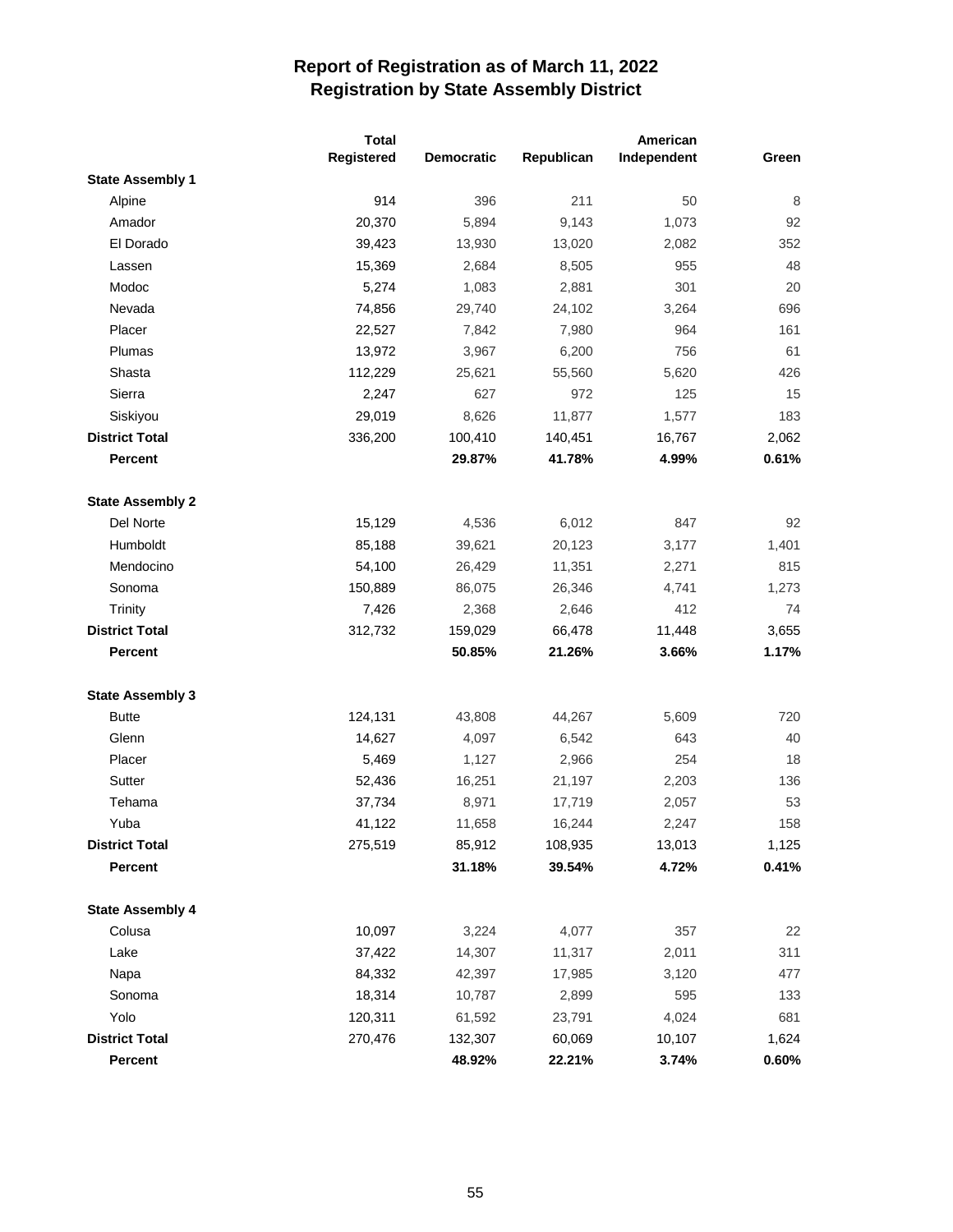|                         |             |                           |                  | <b>No Party</b> |            |
|-------------------------|-------------|---------------------------|------------------|-----------------|------------|
|                         | Libertarian | Freedom                   | <b>Unknown</b>   | Other           | Preference |
| <b>State Assembly 1</b> |             |                           |                  |                 |            |
| Alpine                  | 17          | $\overline{2}$            | $\overline{2}$   | $\overline{4}$  | 224        |
| Amador                  | 362         | 67                        | 23               | 96              | 3,620      |
| El Dorado               | 725         | 199                       | $\overline{2}$   | 335             | 8,778      |
| Lassen                  | 242         | 73                        | 16               | 86              | 2,760      |
| Modoc                   | 67          | 24                        | 6                | 21              | 871        |
| Nevada                  | 1,176       | 285                       | 32               | 4,657           | 10,904     |
| Placer                  | 455         | 84                        | 137              | 174             | 4,730      |
| Plumas                  | 196         | 61                        | 11               | 47              | 2,673      |
| Shasta                  | 1,689       | 467                       | 87               | 792             | 21,967     |
| Sierra                  | 33          | $\ensuremath{\mathsf{3}}$ | 1                | 48              | 423        |
| Siskiyou                | 477         | 163                       | 210              | 77              | 5,829      |
| <b>District Total</b>   | 5,439       | 1,428                     | 527              | 6,337           | 62,779     |
| <b>Percent</b>          | 1.62%       | 0.42%                     | 0.16%            | 1.88%           | 18.67%     |
| <b>State Assembly 2</b> |             |                           |                  |                 |            |
| Del Norte               | 218         | 94                        | 11               | 48              | 3,271      |
| Humboldt                | 1,227       | 473                       | 575              | 670             | 17,921     |
| Mendocino               | 755         | 366                       | 325              | 110             | 11,678     |
| Sonoma                  | 1,863       | 568                       | 1,072            | 739             | 28,212     |
| Trinity                 | 130         | 52                        | 69               | 67              | 1,608      |
| <b>District Total</b>   | 4,193       | 1,553                     | 2,052            | 1,634           | 62,690     |
| <b>Percent</b>          | 1.34%       | 0.50%                     | 0.66%            | 0.52%           | 20.05%     |
| <b>State Assembly 3</b> |             |                           |                  |                 |            |
| <b>Butte</b>            | 1,932       | 578                       | 1,002            | 1,066           | 25,149     |
| Glenn                   | 191         | 74                        | 10               | 72              | 2,958      |
| Placer                  | 100         | $\,8\,$                   | 30               | 36              | 930        |
| Sutter                  | 642         | 257                       | 326              | 4,972           | 6,452      |
| Tehama                  | 540         | 181                       | 34               | 356             | 7,823      |
| Yuba                    | 631         | 283                       | 390              | 372             | 9,139      |
| <b>District Total</b>   | 4,036       | 1,381                     | 1,792            | 6,874           | 52,451     |
| Percent                 | 1.46%       | 0.50%                     | 0.65%            | 2.49%           | 19.04%     |
| <b>State Assembly 4</b> |             |                           |                  |                 |            |
| Colusa                  | 139         | 54                        | $\boldsymbol{0}$ | 19              | 2,205      |
| Lake                    | 511         | 265                       | 101              | 142             | 8,457      |
| Napa                    | 1,002       | 334                       | 619              | 409             | 17,989     |
| Sonoma                  | 188         | 49                        | 112              | 103             | 3,448      |
| Yolo                    | 1,307       | 529                       | $\mathbf 0$      | 65              | 28,322     |
| <b>District Total</b>   | 3,147       | 1,231                     | 832              | 738             | 60,421     |
| Percent                 | 1.16%       | 0.46%                     | 0.31%            | 0.27%           | 22.34%     |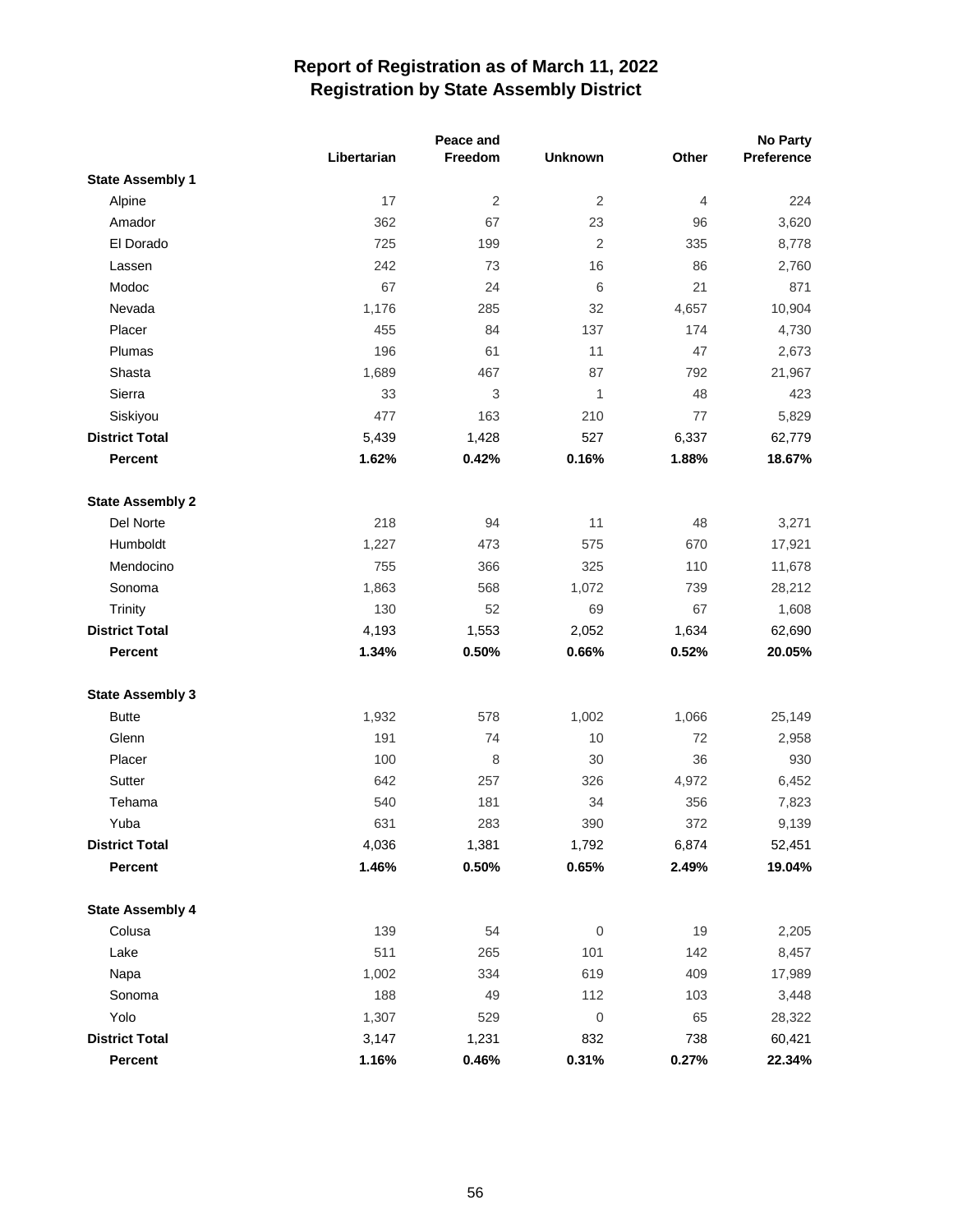|                          | <b>Total</b> |                   |            | American    |       |
|--------------------------|--------------|-------------------|------------|-------------|-------|
|                          | Registered   | <b>Democratic</b> | Republican | Independent | Green |
| <b>State Assembly 5</b>  |              |                   |            |             |       |
| El Dorado                | 98,314       | 28,640            | 42,702     | 4,597       | 338   |
| Placer                   | 246,998      | 77,661            | 100,557    | 10,298      | 770   |
| <b>District Total</b>    | 345,312      | 106,301           | 143,259    | 14,895      | 1,108 |
| <b>Percent</b>           |              | 30.78%            | 41.49%     | 4.31%       | 0.32% |
| <b>State Assembly 6</b>  |              |                   |            |             |       |
| Sacramento               | 278,714      | 140,821           | 57,157     | 10,504      | 1,434 |
| <b>District Total</b>    | 278,714      | 140,821           | 57,157     | 10,504      | 1,434 |
| <b>Percent</b>           |              | 50.53%            | 20.51%     | 3.77%       | 0.51% |
| <b>State Assembly 7</b>  |              |                   |            |             |       |
| Sacramento               | 285,199      | 107,644           | 93,601     | 12,635      | 1,218 |
| <b>District Total</b>    | 285,199      | 107,644           | 93,601     | 12,635      | 1,218 |
| <b>Percent</b>           |              | 37.74%            | 32.82%     | 4.43%       | 0.43% |
| <b>State Assembly 8</b>  |              |                   |            |             |       |
| Calaveras                | 21,974       | 6,352             | 9,576      | 1,159       | 124   |
| Fresno                   | 201,665      | 62,650            | 87,921     | 8,395       | 606   |
| Inyo                     | 10,799       | 3,685             | 4,237      | 459         | 28    |
| Madera                   | 31,761       | 8,070             | 15,889     | 1,501       | 100   |
| Mariposa                 | 11,838       | 3,302             | 5,407      | 571         | 61    |
| Mono                     | 7,893        | 3,138             | 2,326      | 318         | 53    |
| Tuolumne                 | 34,957       | 10,195            | 15,391     | 1,815       | 145   |
| <b>District Total</b>    | 320,887      | 97,392            | 140,747    | 14,218      | 1,117 |
| <b>Percent</b>           |              | 30.35%            | 43.86%     | 4.43%       | 0.35% |
| <b>State Assembly 9</b>  |              |                   |            |             |       |
| Amador                   | 6,275        | 1,437             | 3,254      | 313         | 19    |
| Calaveras                | 10,308       | 2,267             | 5,345      | 580         | 33    |
| Sacramento               | 33,146       | 10,142            | 14,278     | 1,563       | 104   |
| San Joaquin              | 157,125      | 55,052            | 59,301     | 6,573       | 459   |
| Stanislaus               | 58,035       | 17,954            | 25,071     | 2,486       | 133   |
| <b>District Total</b>    | 264,889      | 86,852            | 107,249    | 11,515      | 748   |
| Percent                  |              | 32.79%            | 40.49%     | 4.35%       | 0.28% |
| <b>State Assembly 10</b> |              |                   |            |             |       |
| Sacramento               | 272,086      | 139,486           | 52,630     | 9,579       | 1,021 |
| <b>District Total</b>    | 272,086      | 139,486           | 52,630     | 9,579       | 1,021 |
| Percent                  |              | 51.27%            | 19.34%     | 3.52%       | 0.38% |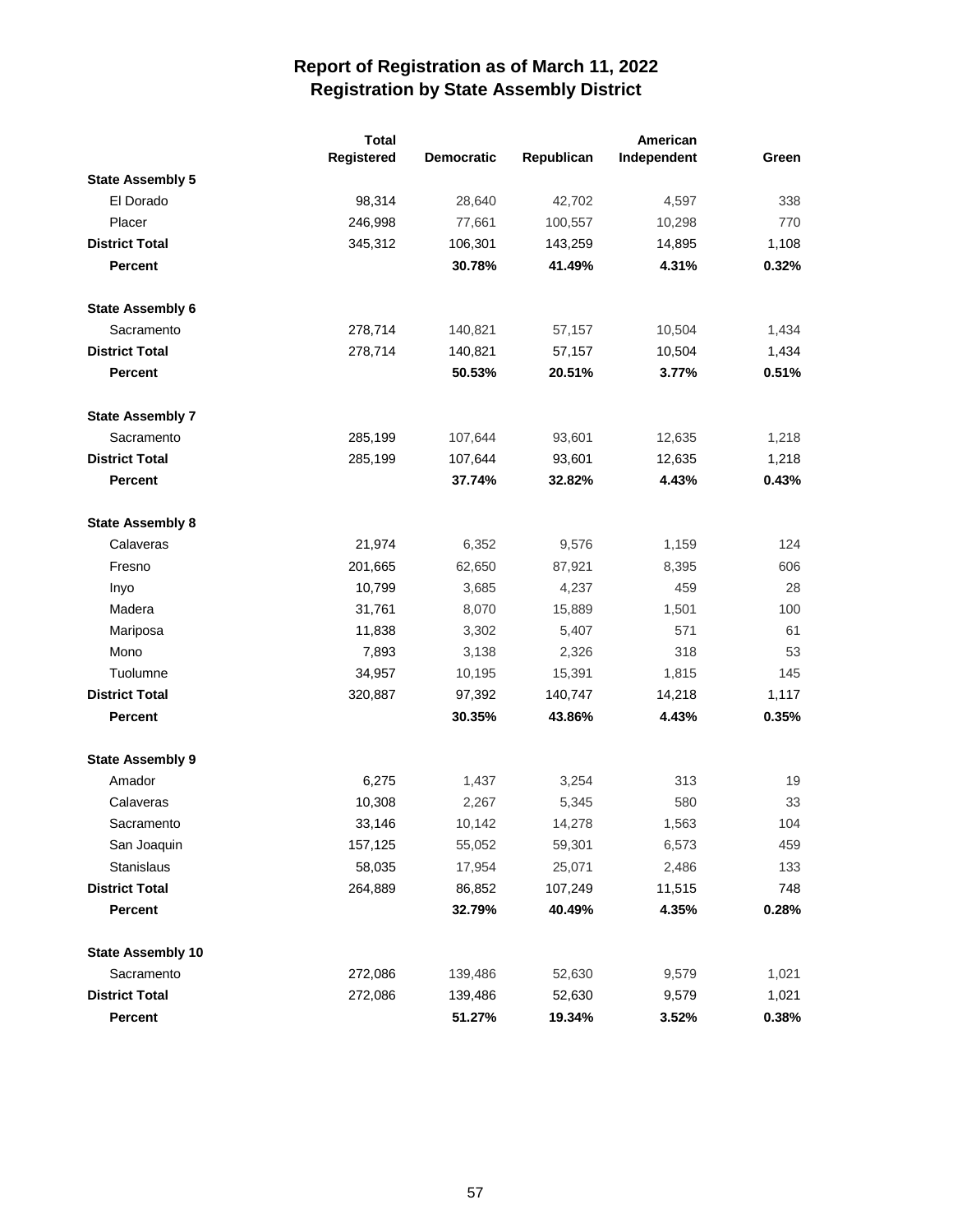|                          |             | Peace and |                |       | <b>No Party</b> |
|--------------------------|-------------|-----------|----------------|-------|-----------------|
|                          | Libertarian | Freedom   | <b>Unknown</b> | Other | Preference      |
| <b>State Assembly 5</b>  |             |           |                |       |                 |
| El Dorado                | 1,889       | 212       | 8              | 721   | 19,207          |
| Placer                   | 4,481       | 610       | 1,497          | 1,555 | 49,569          |
| <b>District Total</b>    | 6,370       | 822       | 1,505          | 2,276 | 68,776          |
| <b>Percent</b>           | 1.84%       | 0.24%     | 0.44%          | 0.66% | 19.92%          |
| <b>State Assembly 6</b>  |             |           |                |       |                 |
| Sacramento               | 3,617       | 1,658     | 1,609          | 2,105 | 59,809          |
| <b>District Total</b>    | 3,617       | 1,658     | 1,609          | 2,105 | 59,809          |
| <b>Percent</b>           | 1.30%       | 0.59%     | 0.58%          | 0.76% | 21.46%          |
| <b>State Assembly 7</b>  |             |           |                |       |                 |
| Sacramento               | 4,619       | 1,465     | 1,405          | 2,188 | 60,424          |
| <b>District Total</b>    | 4,619       | 1,465     | 1,405          | 2,188 | 60,424          |
| <b>Percent</b>           | 1.62%       | 0.51%     | 0.49%          | 0.77% | 21.19%          |
| <b>State Assembly 8</b>  |             |           |                |       |                 |
| Calaveras                | 427         | 96        | 103            | 206   | 3,931           |
| Fresno                   | 2,321       | 612       | 816            | 1,813 | 36,531          |
| Inyo                     | 149         | 47        | 91             | 96    | 2,007           |
| Madera                   | 416         | 104       | 192            | 202   | 5,287           |
| Mariposa                 | 174         | 44        | 37             | 109   | 2,133           |
| Mono                     | 112         | 37        | $\overline{4}$ | 28    | 1,877           |
| Tuolumne                 | 583         | 140       | 12             | 57    | 6,619           |
| <b>District Total</b>    | 4,182       | 1,080     | 1,255          | 2,511 | 58,385          |
| <b>Percent</b>           | 1.30%       | 0.34%     | 0.39%          | 0.78% | 18.19%          |
| <b>State Assembly 9</b>  |             |           |                |       |                 |
| Amador                   | 127         | 25        | $\overline{7}$ | 34    | 1,059           |
| Calaveras                | 173         | 28        | 38             | 101   | 1,743           |
| Sacramento               | 483         | 135       | 199            | 175   | 6,067           |
| San Joaquin              | 1,949       | 802       | 1,158          | 1,021 | 30,810          |
| Stanislaus               | 696         | 233       | 409            | 466   | 10,587          |
| <b>District Total</b>    | 3,428       | 1,223     | 1,811          | 1,797 | 50,266          |
| Percent                  | 1.29%       | 0.46%     | 0.68%          | 0.68% | 18.98%          |
| <b>State Assembly 10</b> |             |           |                |       |                 |
| Sacramento               | 2,495       | 1,883     | 1,840          | 1,661 | 61,491          |
| <b>District Total</b>    | 2,495       | 1,883     | 1,840          | 1,661 | 61,491          |
| Percent                  | 0.92%       | 0.69%     | 0.68%          | 0.61% | 22.60%          |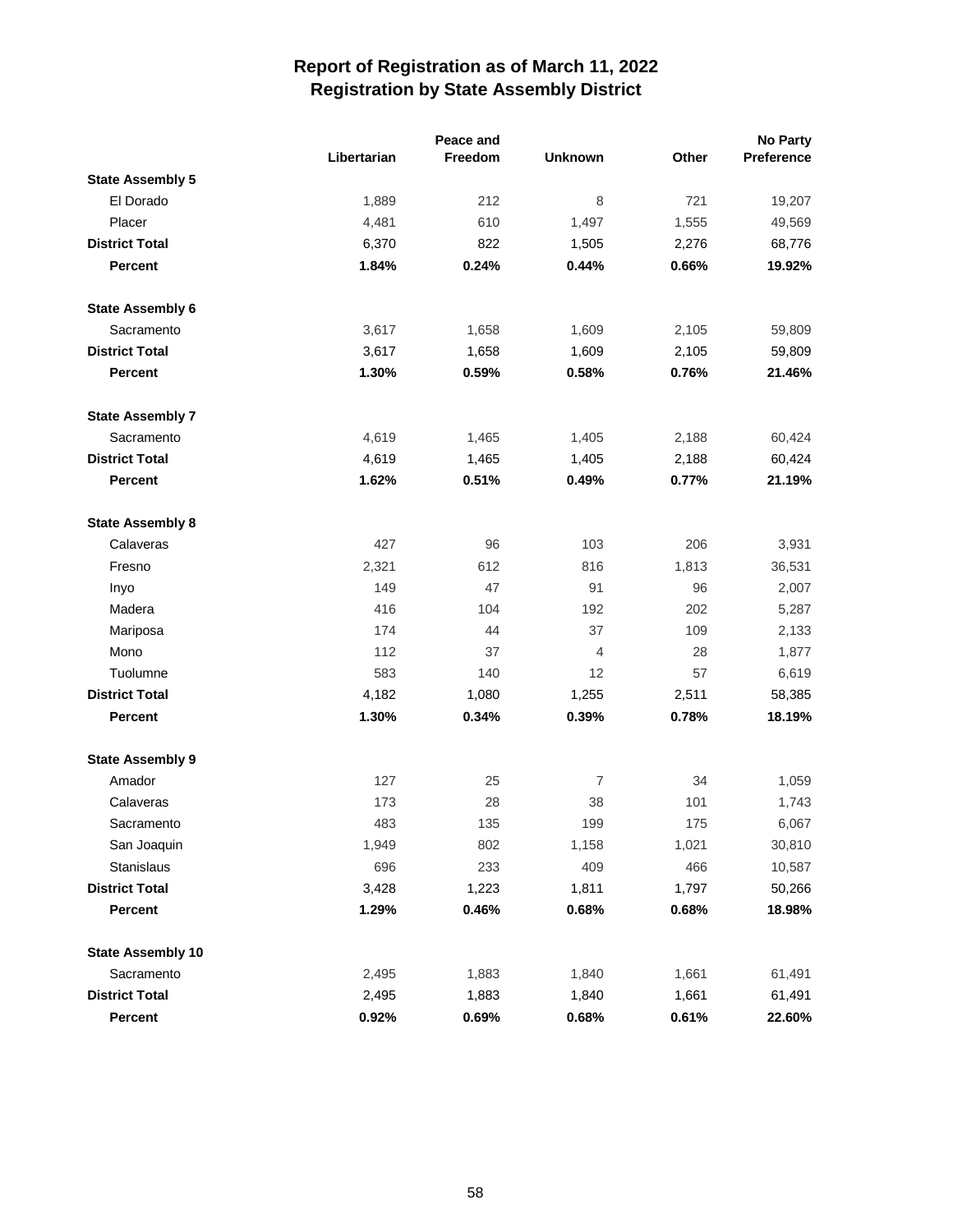|                          | <b>Total</b> | American          |             |             |                |
|--------------------------|--------------|-------------------|-------------|-------------|----------------|
|                          | Registered   | <b>Democratic</b> | Republican  | Independent | Green          |
| <b>State Assembly 11</b> |              |                   |             |             |                |
| Contra Costa             | 40,953       | 17,448            | 11,797      | 1,898       | 124            |
| Sacramento               | 548          | 216               | 186         | 27          | $\overline{2}$ |
| Solano                   | 261,671      | 127,372           | 57,411      | 9,717       | 1,037          |
| <b>District Total</b>    | 303,172      | 145,036           | 69,394      | 11,642      | 1,163          |
| <b>Percent</b>           |              | 47.84%            | 22.89%      | 3.84%       | 0.38%          |
| <b>State Assembly 12</b> |              |                   |             |             |                |
| Marin                    | 172,014      | 106,310           | 21,480      | 4,772       | 1,050          |
| San Francisco            | 0            | $\mathbf 0$       | $\mathbf 0$ | 0           | 0              |
| Sonoma                   | 133,880      | 75,055            | 23,767      | 4,401       | 861            |
| <b>District Total</b>    | 305,894      | 181,365           | 45,247      | 9,173       | 1,911          |
| <b>Percent</b>           |              | 59.29%            | 14.79%      | 3.00%       | 0.62%          |
| <b>State Assembly 13</b> |              |                   |             |             |                |
| San Joaquin              | 227,998      | 113,767           | 48,182      | 8,119       | 743            |
| <b>District Total</b>    | 227,998      | 113,767           | 48,182      | 8,119       | 743            |
| <b>Percent</b>           |              | 49.90%            | 21.13%      | 3.56%       | 0.33%          |
| <b>State Assembly 14</b> |              |                   |             |             |                |
| Alameda                  | 131,192      | 97,458            | 5,086       | 1,644       | 1,306          |
| Contra Costa             | 148,585      | 97,588            | 12,241      | 3,454       | 894            |
| <b>District Total</b>    | 279,777      | 195,046           | 17,327      | 5,098       | 2,200          |
| <b>Percent</b>           |              | 69.71%            | 6.19%       | 1.82%       | 0.79%          |
| <b>State Assembly 15</b> |              |                   |             |             |                |
| Contra Costa             | 300,565      | 158,168           | 57,147      | 11,186      | 1,271          |
| <b>District Total</b>    | 300,565      | 158,168           | 57,147      | 11,186      | 1,271          |
| <b>Percent</b>           |              | 52.62%            | 19.01%      | 3.72%       | 0.42%          |
| <b>State Assembly 16</b> |              |                   |             |             |                |
| Alameda                  | 114,549      | 51,336            | 26,580      | 3,842       | 321            |
| Contra Costa             | 217,029      | 105,323           | 48,521      | 6,804       | 648            |
| <b>District Total</b>    | 331,578      | 156,659           | 75,101      | 10,646      | 969            |
| <b>Percent</b>           |              | 47.25%            | 22.65%      | 3.21%       | 0.29%          |
| <b>State Assembly 17</b> |              |                   |             |             |                |
| San Francisco            | 283,244      | 182,449           | 15,954      | 4,889       | 1,648          |
| <b>District Total</b>    | 283,244      | 182,449           | 15,954      | 4,889       | 1,648          |
| Percent                  |              | 64.41%            | 5.63%       | 1.73%       | 0.58%          |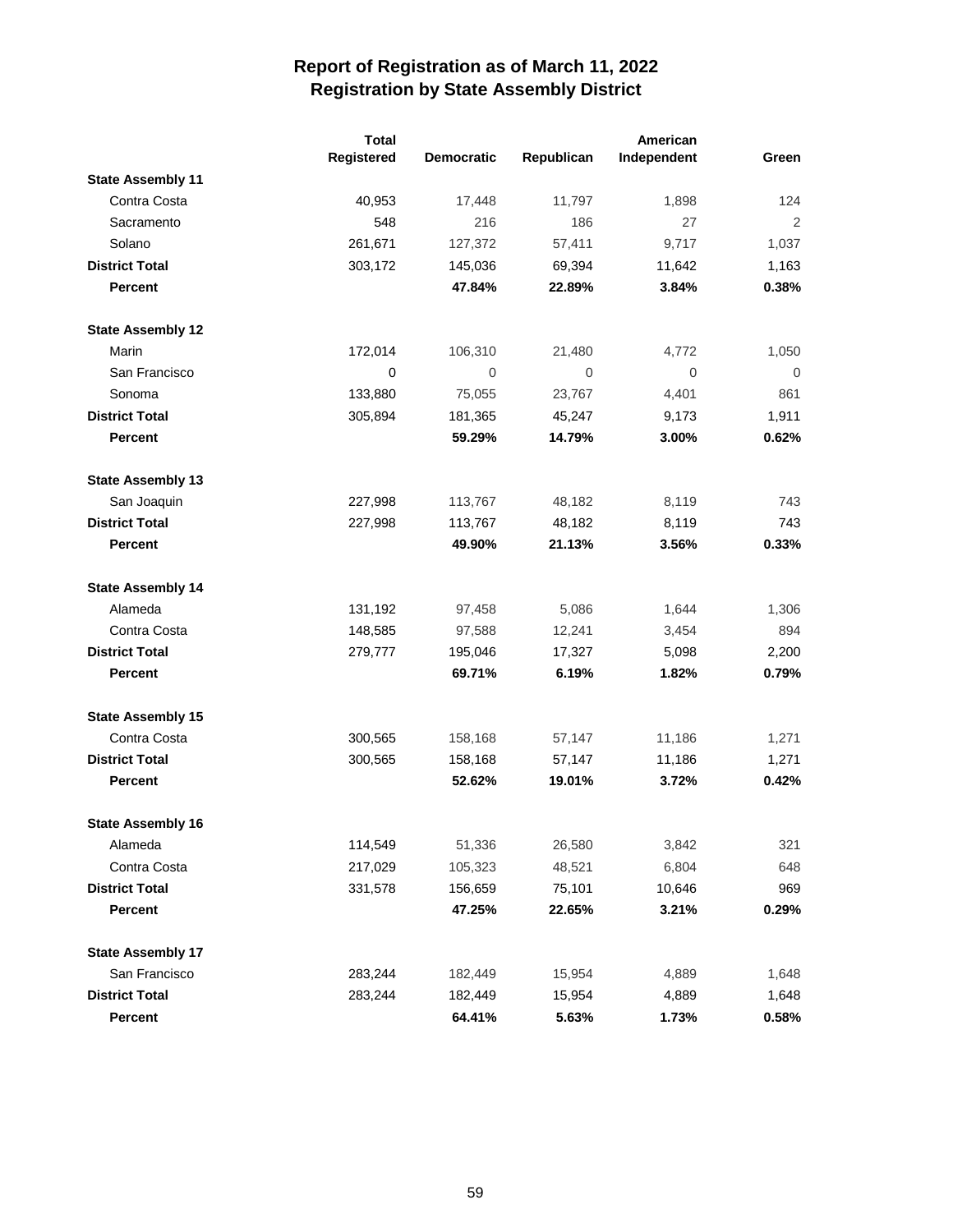|                          | Peace and   |             |                |                | No Party       |
|--------------------------|-------------|-------------|----------------|----------------|----------------|
|                          | Libertarian | Freedom     | <b>Unknown</b> | Other          | Preference     |
| <b>State Assembly 11</b> |             |             |                |                |                |
| Contra Costa             | 499         | 164         | 167            | 219            | 8,637          |
| Sacramento               | 9           | 8           | $\overline{4}$ | $\overline{2}$ | 94             |
| Solano                   | 2,840       | 1,393       | 803            | 1,636          | 59,462         |
| <b>District Total</b>    | 3,348       | 1,565       | 974            | 1,857          | 68,193         |
| Percent                  | 1.10%       | 0.52%       | 0.32%          | 0.61%          | 22.49%         |
| <b>State Assembly 12</b> |             |             |                |                |                |
| Marin                    | 1,384       | 357         | 547            | 922            | 35,192         |
| San Francisco            | 0           | $\mathbf 0$ | $\mathbf 0$    | $\mathbf 0$    | $\overline{0}$ |
| Sonoma                   | 1,498       | 495         | 997            | 780            | 26,026         |
| <b>District Total</b>    | 2,882       | 852         | 1,544          | 1,702          | 61,218         |
| Percent                  | 0.94%       | 0.28%       | 0.50%          | 0.56%          | 20.01%         |
| <b>State Assembly 13</b> |             |             |                |                |                |
| San Joaquin              | 2,069       | 1,703       | 2,167          | 1,715          | 49,533         |
| <b>District Total</b>    | 2,069       | 1,703       | 2,167          | 1,715          | 49,533         |
| Percent                  | 0.91%       | 0.75%       | 0.95%          | 0.75%          | 21.73%         |
| <b>State Assembly 14</b> |             |             |                |                |                |
| Alameda                  | 580         | 320         | 0              | 642            | 24,156         |
| Contra Costa             | 877         | 895         | 697            | 608            | 31,331         |
| <b>District Total</b>    | 1,457       | 1,215       | 697            | 1,250          | 55,487         |
| Percent                  | 0.52%       | 0.43%       | 0.25%          | 0.45%          | 19.83%         |
| <b>State Assembly 15</b> |             |             |                |                |                |
| Contra Costa             | 2,958       | 1,605       | 1,235          | 1,497          | 65,498         |
| <b>District Total</b>    | 2,958       | 1,605       | 1,235          | 1,497          | 65,498         |
| Percent                  | 0.98%       | 0.53%       | 0.41%          | 0.50%          | 21.79%         |
| <b>State Assembly 16</b> |             |             |                |                |                |
| Alameda                  | 1,160       | 263         | 1              | 670            | 30,376         |
| Contra Costa             | 1,924       | 313         | 590            | 865            | 52,041         |
| <b>District Total</b>    | 3,084       | 576         | 591            | 1,535          | 82,417         |
| Percent                  | 0.93%       | 0.17%       | 0.18%          | 0.46%          | 24.86%         |
| <b>State Assembly 17</b> |             |             |                |                |                |
| San Francisco            | 1,692       | 1,249       | 2,775          | 2,421          | 70,167         |
| <b>District Total</b>    | 1,692       | 1,249       | 2,775          | 2,421          | 70,167         |
| Percent                  | 0.60%       | 0.44%       | 0.98%          | 0.85%          | 24.77%         |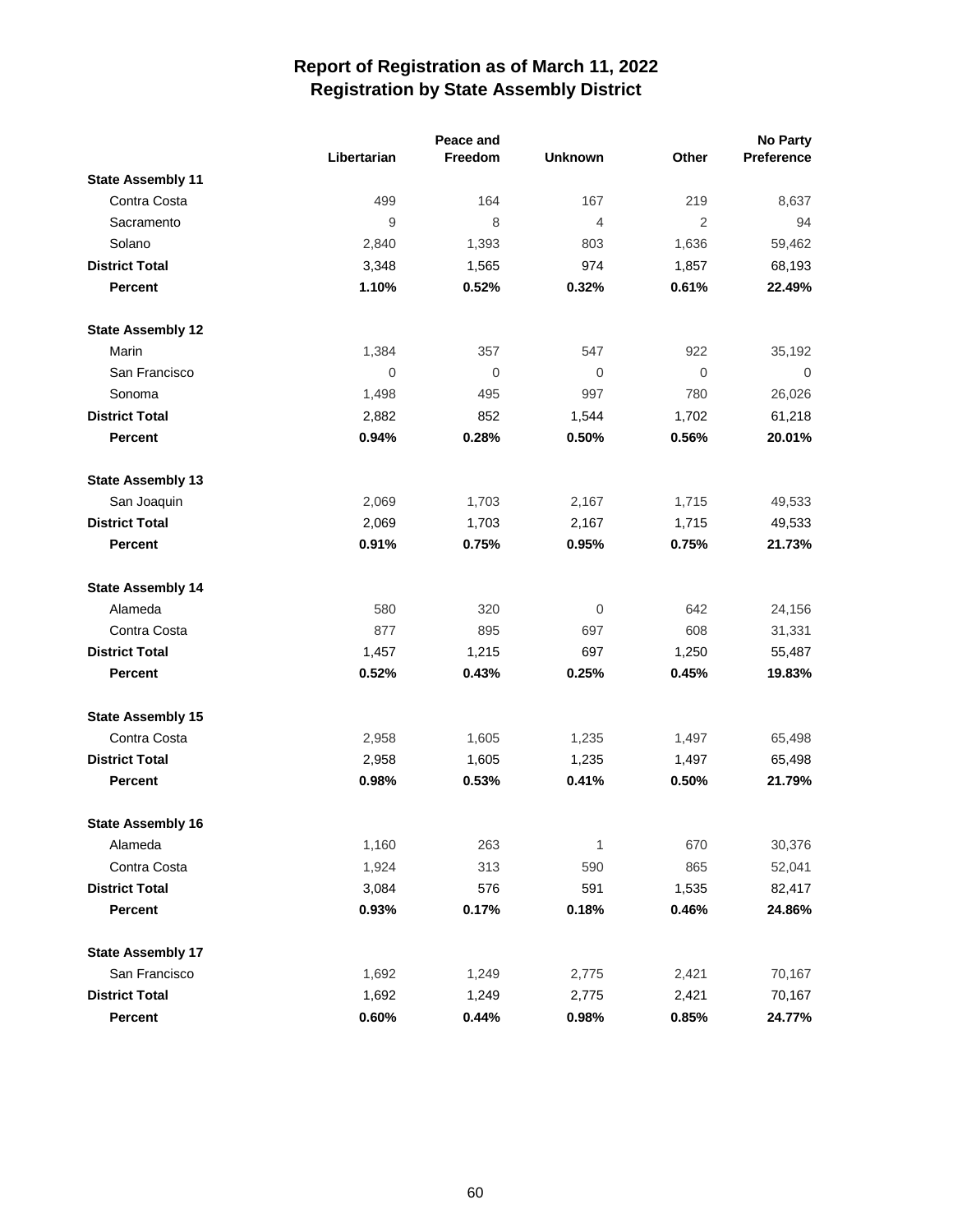|                          | <b>Total</b> |                   |              | American    |       |
|--------------------------|--------------|-------------------|--------------|-------------|-------|
|                          | Registered   | <b>Democratic</b> | Republican   | Independent | Green |
| <b>State Assembly 18</b> |              |                   |              |             |       |
| Alameda                  | 269,289      | 184,922           | 13,845       | 5,242       | 2,120 |
| San Francisco            | 0            | $\mathbf 0$       | $\mathbf{0}$ | 0           | 0     |
| <b>District Total</b>    | 269,289      | 184,922           | 13,845       | 5,242       | 2,120 |
| <b>Percent</b>           |              | 68.67%            | 5.14%        | 1.95%       | 0.79% |
| <b>State Assembly 19</b> |              |                   |              |             |       |
| San Francisco            | 216,947      | 132,114           | 17,608       | 4,023       | 1,102 |
| San Mateo                | 77,712       | 44,764            | 8,914        | 1,649       | 263   |
| <b>District Total</b>    | 294,659      | 176,878           | 26,522       | 5,672       | 1,365 |
| <b>Percent</b>           |              | 60.03%            | 9.00%        | 1.92%       | 0.46% |
| <b>State Assembly 20</b> |              |                   |              |             |       |
| Alameda                  | 279,718      | 158,602           | 36,919       | 7,128       | 1,183 |
| <b>District Total</b>    | 279,718      | 158,602           | 36,919       | 7,128       | 1,183 |
| <b>Percent</b>           |              | 56.70%            | 13.20%       | 2.55%       | 0.42% |
| <b>State Assembly 21</b> |              |                   |              |             |       |
| San Mateo                | 271,520      | 150,302           | 39,009       | 6,853       | 1,049 |
| <b>District Total</b>    | 271,520      | 150,302           | 39,009       | 6,853       | 1,049 |
| Percent                  |              | 55.36%            | 14.37%       | 2.52%       | 0.39% |
| <b>State Assembly 22</b> |              |                   |              |             |       |
| Merced                   | 10,067       | 2,863             | 4,652        | 470         | 24    |
| Stanislaus               | 225,510      | 92,412            | 72,774       | 8,756       | 715   |
| <b>District Total</b>    | 235,577      | 95,275            | 77,426       | 9,226       | 739   |
| <b>Percent</b>           |              | 40.44%            | 32.87%       | 3.92%       | 0.31% |
| <b>State Assembly 23</b> |              |                   |              |             |       |
| San Mateo                | 84,192       | 47,304            | 12,820       | 2,310       | 428   |
| Santa Clara              | 193,765      | 101,616           | 27,415       | 3,591       | 682   |
| <b>District Total</b>    | 277,957      | 148,920           | 40,235       | 5,901       | 1,110 |
| Percent                  |              | 53.58%            | 14.48%       | 2.12%       | 0.40% |
| <b>State Assembly 24</b> |              |                   |              |             |       |
| Alameda                  | 142,428      | 72,607            | 19,574       | 3,034       | 487   |
| Santa Clara              | 96,685       | 45,735            | 16,684       | 2,223       | 284   |
| <b>District Total</b>    | 239,113      | 118,342           | 36,258       | 5,257       | 771   |
| Percent                  |              | 49.49%            | 15.16%       | 2.20%       | 0.32% |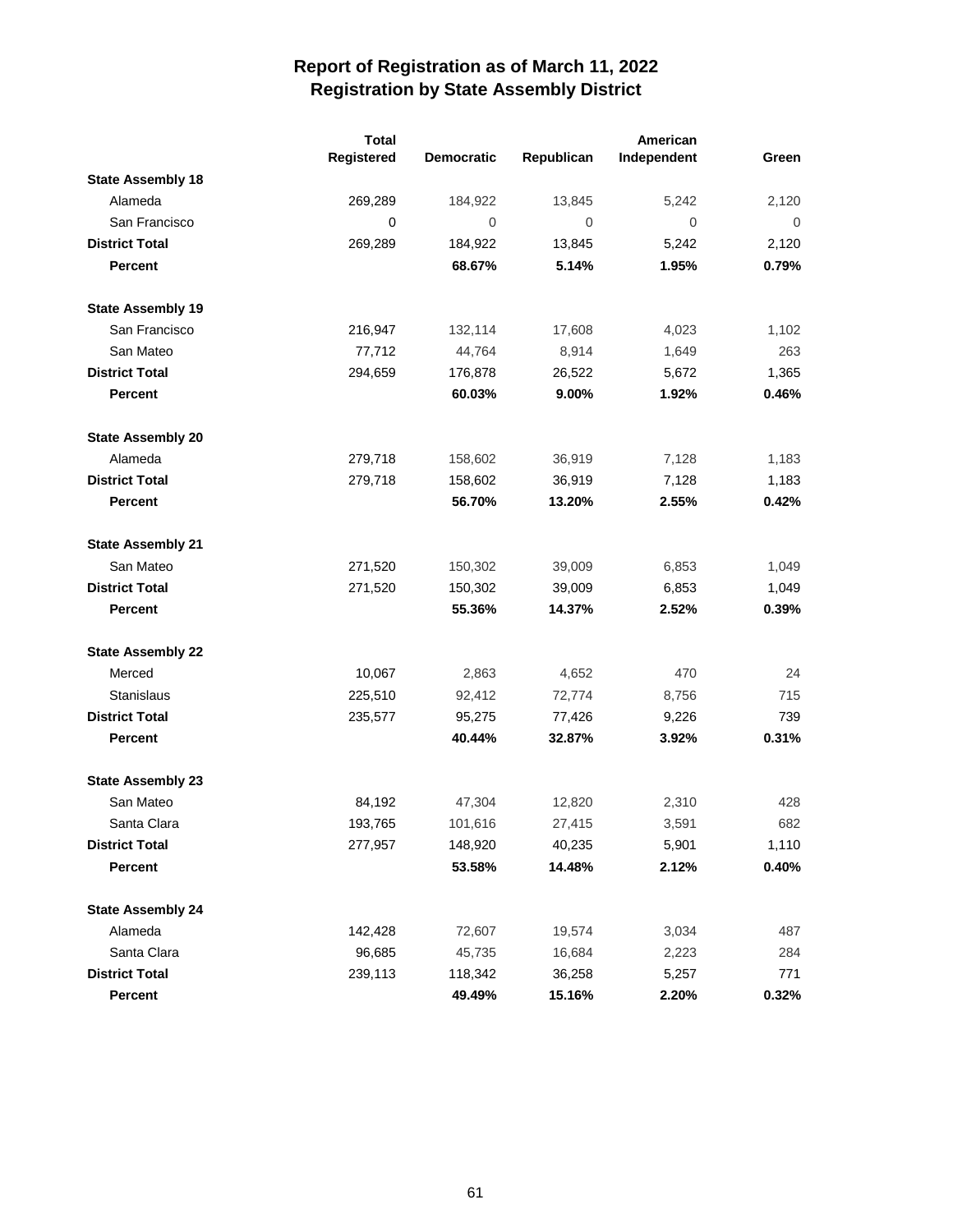|                          |             | Peace and   |                |             | <b>No Party</b> |
|--------------------------|-------------|-------------|----------------|-------------|-----------------|
|                          | Libertarian | Freedom     | <b>Unknown</b> | Other       | Preference      |
| <b>State Assembly 18</b> |             |             |                |             |                 |
| Alameda                  | 1,492       | 1,567       | 3              | 1,831       | 58,267          |
| San Francisco            | $\mathbf 0$ | $\mathbf 0$ | 0              | $\mathbf 0$ | $\overline{0}$  |
| <b>District Total</b>    | 1,492       | 1,567       | 3              | 1,831       | 58,267          |
| <b>Percent</b>           | 0.55%       | 0.58%       | 0.00%          | 0.68%       | 21.64%          |
| <b>State Assembly 19</b> |             |             |                |             |                 |
| San Francisco            | 1,316       | 548         | 1,705          | 1,108       | 57,423          |
| San Mateo                | 398         | 376         | 548            | 558         | 20,242          |
| <b>District Total</b>    | 1,714       | 924         | 2,253          | 1,666       | 77,665          |
| <b>Percent</b>           | 0.58%       | 0.31%       | 0.76%          | 0.57%       | 26.36%          |
| <b>State Assembly 20</b> |             |             |                |             |                 |
| Alameda                  | 2,008       | 1,405       | 1              | 1,700       | 70,772          |
| <b>District Total</b>    | 2,008       | 1,405       | 1              | 1,700       | 70,772          |
| <b>Percent</b>           | 0.72%       | 0.50%       | 0.00%          | 0.61%       | 25.30%          |
| <b>State Assembly 21</b> |             |             |                |             |                 |
| San Mateo                | 2,001       | 829         | 1,642          | 1,731       | 68,104          |
| <b>District Total</b>    | 2,001       | 829         | 1,642          | 1,731       | 68,104          |
| <b>Percent</b>           | 0.74%       | 0.31%       | 0.60%          | 0.64%       | 25.08%          |
| <b>State Assembly 22</b> |             |             |                |             |                 |
| Merced                   | 105         | 39          | 14             | 45          | 1,855           |
| <b>Stanislaus</b>        | 2,460       | 1,335       | 1,640          | 1,900       | 43,518          |
| <b>District Total</b>    | 2,565       | 1,374       | 1,654          | 1,945       | 45,373          |
| <b>Percent</b>           | 1.09%       | 0.58%       | 0.70%          | 0.83%       | 19.26%          |
| <b>State Assembly 23</b> |             |             |                |             |                 |
| San Mateo                | 772         | 190         | 389            | 505         | 19,474          |
| Santa Clara              | 1,414       | 384         | 27             | 477         | 58,159          |
| <b>District Total</b>    | 2,186       | 574         | 416            | 982         | 77,633          |
| Percent                  | 0.79%       | 0.21%       | 0.15%          | 0.35%       | 27.93%          |
| <b>State Assembly 24</b> |             |             |                |             |                 |
| Alameda                  | 884         | 425         | $\mathbf 0$    | 779         | 44,638          |
| Santa Clara              | 634         | 455         | 24             | 263         | 30,383          |
| <b>District Total</b>    | 1,518       | 880         | 24             | 1,042       | 75,021          |
| Percent                  | 0.63%       | 0.37%       | 0.01%          | 0.44%       | 31.37%          |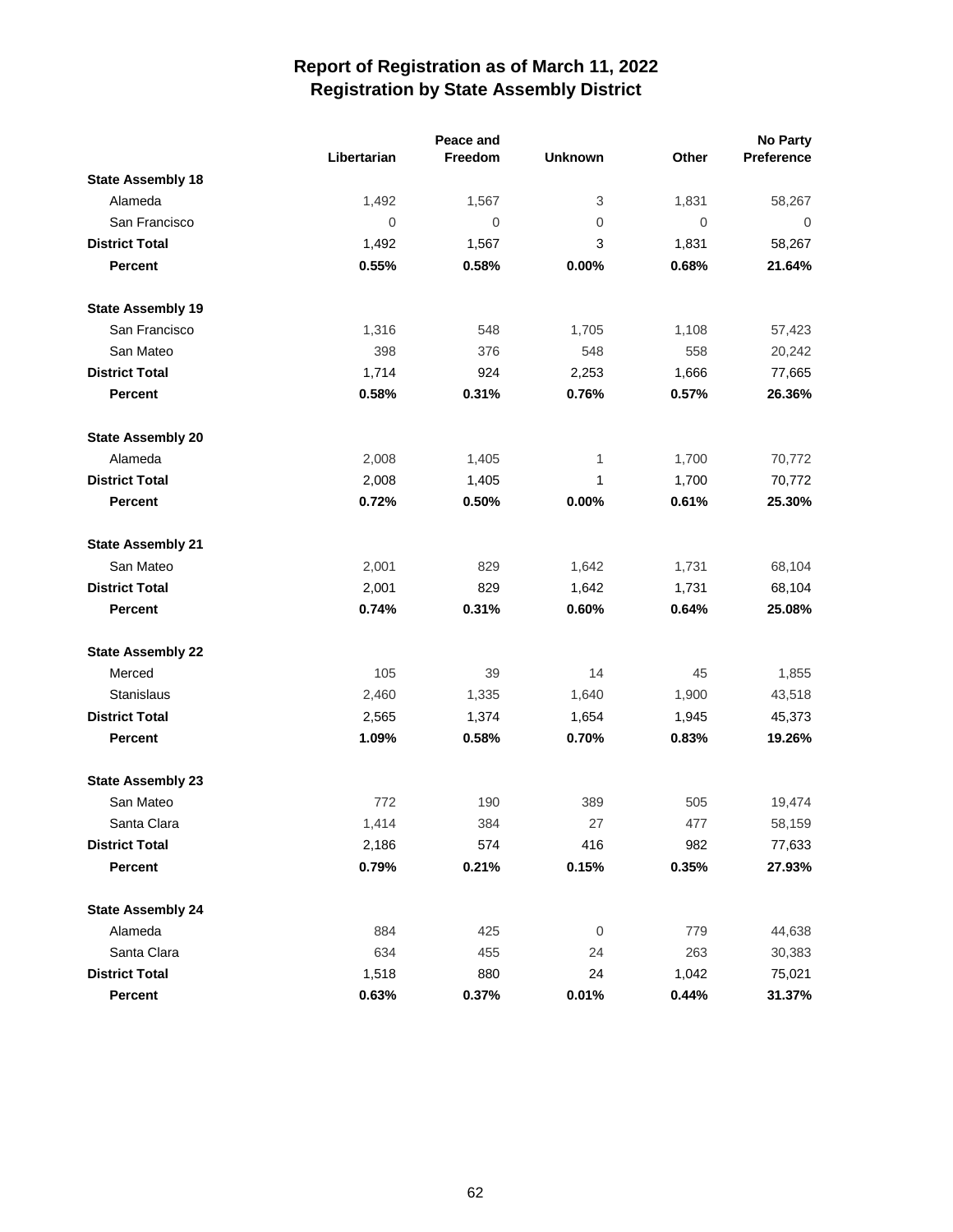|                          | <b>Total</b> |                   | American   |             |       |
|--------------------------|--------------|-------------------|------------|-------------|-------|
|                          | Registered   | <b>Democratic</b> | Republican | Independent | Green |
| <b>State Assembly 25</b> |              |                   |            |             |       |
| Santa Clara              | 245,428      | 128,389           | 38,439     | 6,227       | 1,075 |
| <b>District Total</b>    | 245,428      | 128,389           | 38,439     | 6,227       | 1,075 |
| <b>Percent</b>           |              | 52.31%            | 15.66%     | 2.54%       | 0.44% |
| <b>State Assembly 26</b> |              |                   |            |             |       |
| Santa Clara              | 210,461      | 108,241           | 29,779     | 4,603       | 735   |
| <b>District Total</b>    | 210,461      | 108,241           | 29,779     | 4,603       | 735   |
| <b>Percent</b>           |              | 51.43%            | 14.15%     | 2.19%       | 0.35% |
| <b>State Assembly 27</b> |              |                   |            |             |       |
| Fresno                   | 62,486       | 27,040            | 16,639     | 2,365       | 179   |
| Madera                   | 39,513       | 15,599            | 11,700     | 1,516       | 123   |
| Merced                   | 113,537      | 50,433            | 30,348     | 4,482       | 399   |
| <b>District Total</b>    | 215,536      | 93,072            | 58,687     | 8,363       | 701   |
| <b>Percent</b>           |              | 43.18%            | 27.23%     | 3.88%       | 0.33% |
| <b>State Assembly 28</b> |              |                   |            |             |       |
| Santa Clara              | 215,274      | 105,539           | 45,038     | 6,767       | 787   |
| Santa Cruz               | 80,279       | 48,242            | 10,581     | 2,204       | 826   |
| <b>District Total</b>    | 295,553      | 153,781           | 55,619     | 8,971       | 1,613 |
| <b>Percent</b>           |              | 52.03%            | 18.82%     | 3.04%       | 0.55% |
| <b>State Assembly 29</b> |              |                   |            |             |       |
| Monterey                 | 121,219      | 65,919            | 21,972     | 3,324       | 477   |
| San Benito               | 37,205       | 17,828            | 9,528      | 1,342       | 140   |
| Santa Clara              | 37,420       | 18,507            | 8,113      | 1,388       | 152   |
| Santa Cruz               | 33,831       | 20,295            | 4,471      | 796         | 185   |
| <b>District Total</b>    | 229,675      | 122,549           | 44,084     | 6,850       | 954   |
| <b>Percent</b>           |              | 53.36%            | 19.19%     | 2.98%       | 0.42% |
| <b>State Assembly 30</b> |              |                   |            |             |       |
| Monterey                 | 89,257       | 44,591            | 19,578     | 3,211       | 511   |
| San Luis Obispo          | 163,791      | 63,206            | 55,486     | 6,571       | 927   |
| Santa Cruz               | 53,073       | 31,480            | 7,883      | 1,554       | 379   |
| <b>District Total</b>    | 306,121      | 139,277           | 82,947     | 11,336      | 1,817 |
| <b>Percent</b>           |              | 45.50%            | 27.10%     | 3.70%       | 0.59% |
| <b>State Assembly 31</b> |              |                   |            |             |       |
| Fresno                   | 219,411      | 103,192           | 49,592     | 7,831       | 802   |
| <b>District Total</b>    | 219,411      | 103,192           | 49,592     | 7,831       | 802   |
| <b>Percent</b>           |              | 47.03%            | 22.60%     | 3.57%       | 0.37% |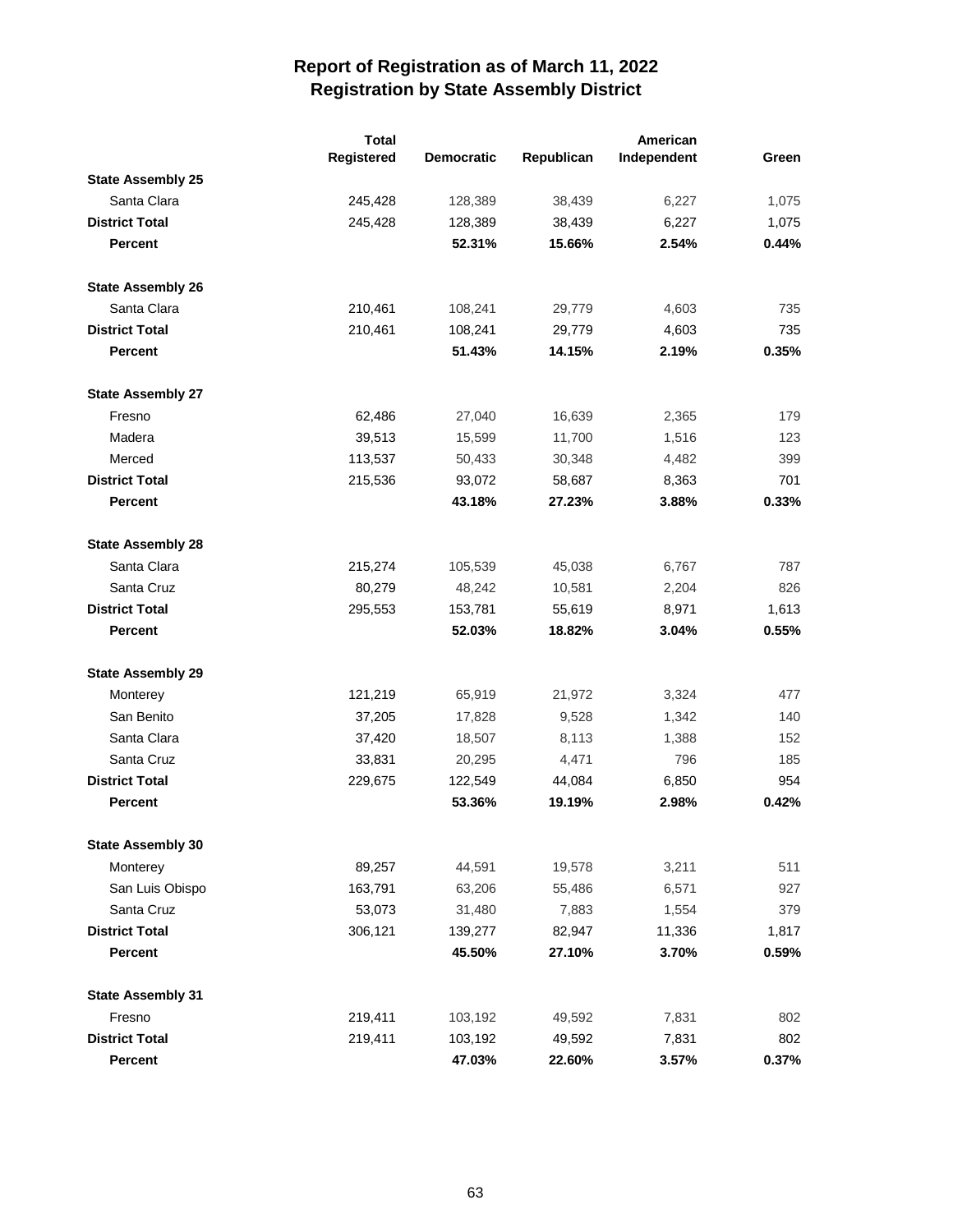|                          |             | Peace and |                |       | No Party   |
|--------------------------|-------------|-----------|----------------|-------|------------|
|                          | Libertarian | Freedom   | <b>Unknown</b> | Other | Preference |
| <b>State Assembly 25</b> |             |           |                |       |            |
| Santa Clara              | 1,947       | 1,725     | 73             | 993   | 66,560     |
| <b>District Total</b>    | 1,947       | 1,725     | 73             | 993   | 66,560     |
| <b>Percent</b>           | 0.79%       | 0.70%     | 0.03%          | 0.40% | 27.12%     |
| <b>State Assembly 26</b> |             |           |                |       |            |
| Santa Clara              | 1,668       | 710       | 57             | 570   | 64,098     |
| <b>District Total</b>    | 1,668       | 710       | 57             | 570   | 64,098     |
| <b>Percent</b>           | 0.79%       | 0.34%     | 0.03%          | 0.27% | 30.46%     |
| <b>State Assembly 27</b> |             |           |                |       |            |
| Fresno                   | 548         | 443       | 404            | 600   | 14,268     |
| Madera                   | 405         | 365       | 389            | 236   | 9,180      |
| Merced                   | 1,197       | 817       | 168            | 539   | 25,154     |
| <b>District Total</b>    | 2,150       | 1,625     | 961            | 1,375 | 48,602     |
| <b>Percent</b>           | 1.00%       | 0.75%     | 0.45%          | 0.64% | 22.55%     |
| <b>State Assembly 28</b> |             |           |                |       |            |
| Santa Clara              | 2,164       | 644       | 45             | 626   | 53,664     |
| Santa Cruz               | 978         | 279       | 66             | 600   | 16,503     |
| <b>District Total</b>    | 3,142       | 923       | 111            | 1,226 | 70,167     |
| <b>Percent</b>           | 1.06%       | 0.31%     | 0.04%          | 0.41% | 23.74%     |
| <b>State Assembly 29</b> |             |           |                |       |            |
| Monterey                 | 1,015       | 821       | 1,438          | 216   | 26,037     |
| San Benito               | 423         | 180       | 37             | 154   | 7,573      |
| Santa Clara              | 383         | 195       | 10             | 96    | 8,576      |
| Santa Cruz               | 286         | 267       | 72             | 227   | 7,232      |
| <b>District Total</b>    | 2,107       | 1,463     | 1,557          | 693   | 49,418     |
| <b>Percent</b>           | 0.92%       | 0.64%     | 0.68%          | 0.30% | 21.52%     |
| <b>State Assembly 30</b> |             |           |                |       |            |
| Monterey                 | 941         | 291       | 845            | 188   | 19,101     |
| San Luis Obispo          | 2,254       | 498       | 630            | 1,616 | 32,603     |
| Santa Cruz               | 594         | 165       | 69             | 382   | 10,567     |
| <b>District Total</b>    | 3,789       | 954       | 1,544          | 2,186 | 62,271     |
| Percent                  | 1.24%       | 0.31%     | 0.50%          | 0.71% | 20.34%     |
| <b>State Assembly 31</b> |             |           |                |       |            |
| Fresno                   | 1,919       | 1,868     | 1,629          | 2,345 | 50,233     |
| <b>District Total</b>    | 1,919       | 1,868     | 1,629          | 2,345 | 50,233     |
| <b>Percent</b>           | 0.87%       | 0.85%     | 0.74%          | 1.07% | 22.89%     |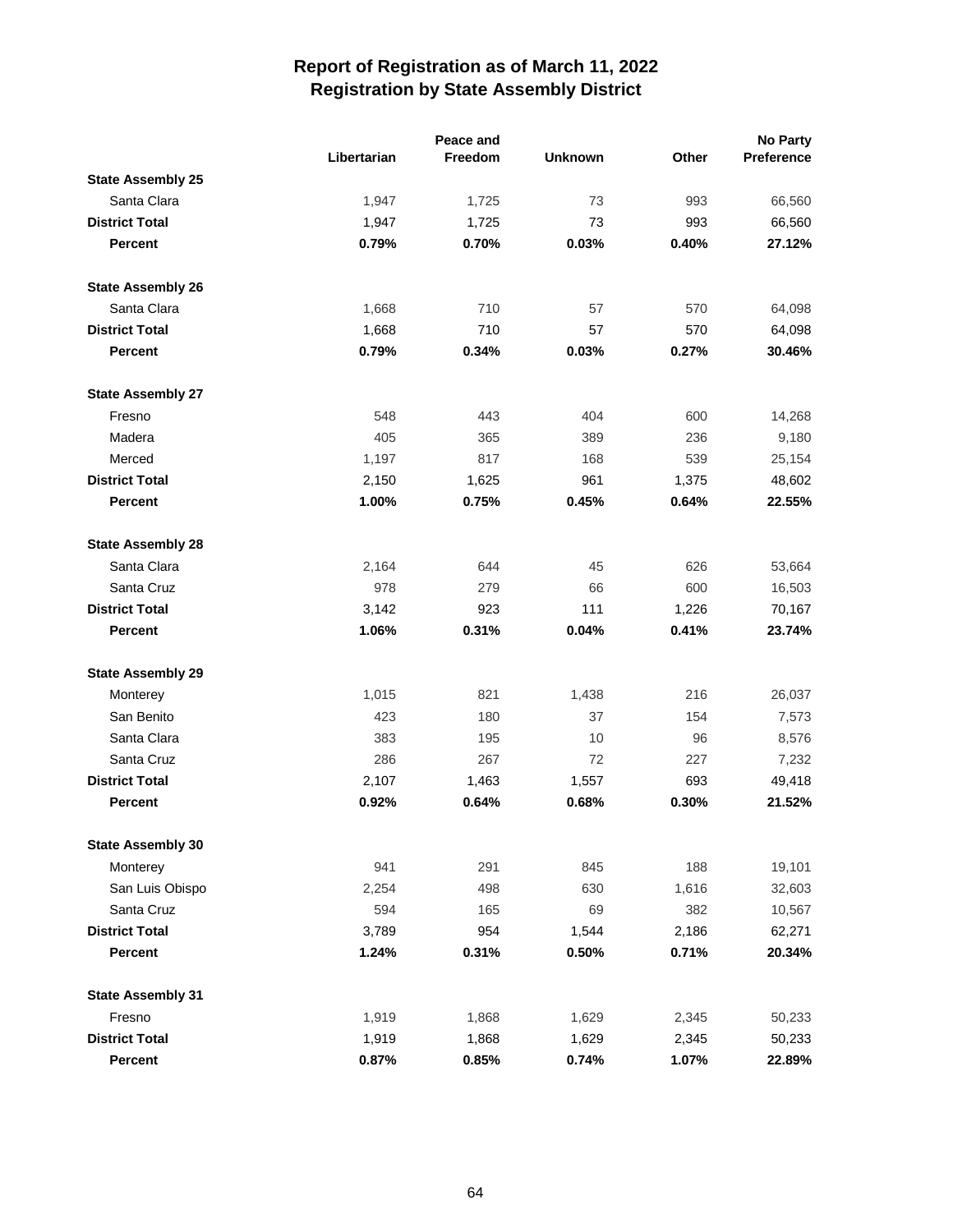|                          | <b>Total</b> |                   | American   |             |       |
|--------------------------|--------------|-------------------|------------|-------------|-------|
|                          | Registered   | <b>Democratic</b> | Republican | Independent | Green |
| <b>State Assembly 32</b> |              |                   |            |             |       |
| Kern                     | 219,059      | 53,756            | 107,069    | 10,173      | 583   |
| Tulare                   | 82,969       | 23,872            | 36,720     | 3,729       | 274   |
| <b>District Total</b>    | 302,028      | 77,628            | 143,789    | 13,902      | 857   |
| <b>Percent</b>           |              | 25.70%            | 47.61%     | 4.60%       | 0.28% |
| <b>State Assembly 33</b> |              |                   |            |             |       |
| Fresno                   | 19,901       | 6,618             | 7,985      | 727         | 46    |
| Kings                    | 61,387       | 20,604            | 23,971     | 2,404       | 172   |
| Tulare                   | 124,106      | 45,363            | 40,724     | 4,883       | 349   |
| <b>District Total</b>    | 205,394      | 72,585            | 72,680     | 8,014       | 567   |
| <b>Percent</b>           |              | 35.34%            | 35.39%     | 3.90%       | 0.28% |
| <b>State Assembly 34</b> |              |                   |            |             |       |
| Kern                     | 22,641       | 7,056             | 8,231      | 1,216       | 86    |
| Los Angeles              | 92,406       | 31,842            | 34,367     | 4,007       | 305   |
| San Bernardino           | 173,547      | 51,598            | 71,108     | 10,028      | 693   |
| <b>District Total</b>    | 288,594      | 90,496            | 113,706    | 15,251      | 1,084 |
| <b>Percent</b>           |              | 31.36%            | 39.40%     | 5.28%       | 0.38% |
| <b>State Assembly 35</b> |              |                   |            |             |       |
| Kern                     | 193,829      | 90,129            | 43,233     | 6,969       | 622   |
| <b>District Total</b>    | 193,829      | 90,129            | 43,233     | 6,969       | 622   |
| <b>Percent</b>           |              | 46.50%            | 22.30%     | 3.60%       | 0.32% |
| <b>State Assembly 36</b> |              |                   |            |             |       |
| Imperial                 | 86,779       | 41,634            | 18,031     | 2,498       | 273   |
| Riverside                | 139,509      | 58,751            | 42,348     | 5,722       | 429   |
| San Bernardino           | 2,928        | 830               | 1,225      | 227         | 8     |
| <b>District Total</b>    | 229,216      | 101,215           | 61,604     | 8,447       | 710   |
| Percent                  |              | 44.16%            | 26.88%     | 3.69%       | 0.31% |
| <b>State Assembly 37</b> |              |                   |            |             |       |
| San Luis Obispo          | 18,917       | 6,412             | 7,458      | 758         | 63    |
| Santa Barbara            | 234,376      | 110,238           | 58,282     | 8,189       | 1,112 |
| <b>District Total</b>    | 253,293      | 116,650           | 65,740     | 8,947       | 1,175 |
| Percent                  |              | 46.05%            | 25.95%     | 3.53%       | 0.46% |
| <b>State Assembly 38</b> |              |                   |            |             |       |
| Ventura                  | 266,923      | 130,869           | 60,493     | 9,131       | 1,206 |
| <b>District Total</b>    | 266,923      | 130,869           | 60,493     | 9,131       | 1,206 |
| <b>Percent</b>           |              | 49.03%            | 22.66%     | 3.42%       | 0.45% |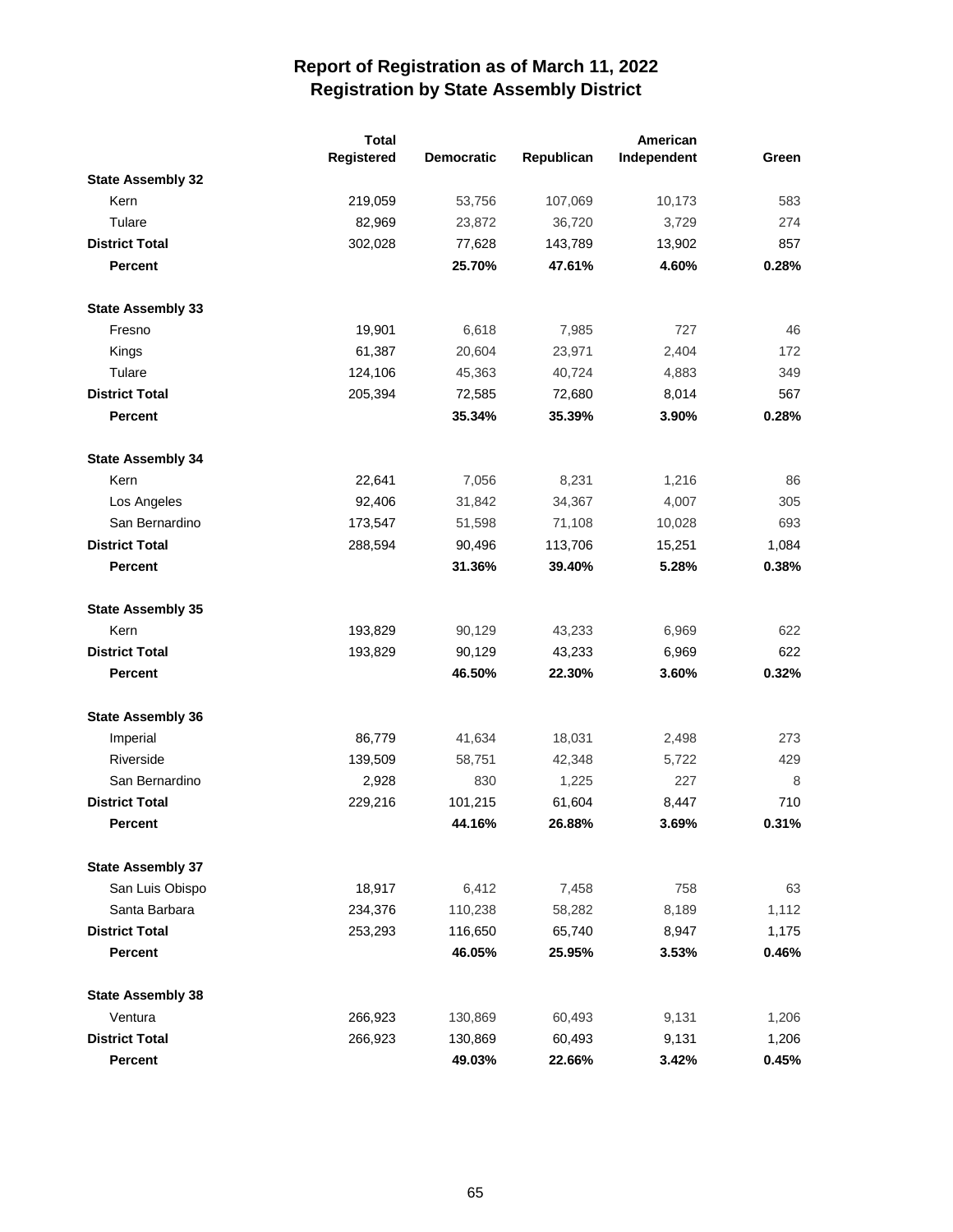|                          |             | Peace and |                |       | <b>No Party</b> |
|--------------------------|-------------|-----------|----------------|-------|-----------------|
|                          | Libertarian | Freedom   | <b>Unknown</b> | Other | Preference      |
| <b>State Assembly 32</b> |             |           |                |       |                 |
| Kern                     | 3,193       | 900       | 1,870          | 965   | 40,550          |
| Tulare                   | 1,092       | 366       | 604            | 593   | 15,719          |
| <b>District Total</b>    | 4,285       | 1,266     | 2,474          | 1,558 | 56,269          |
| <b>Percent</b>           | 1.42%       | 0.42%     | 0.82%          | 0.52% | 18.63%          |
| <b>State Assembly 33</b> |             |           |                |       |                 |
| Fresno                   | 211         | 91        | 101            | 184   | 3,938           |
| Kings                    | 804         | 348       | 432            | 331   | 12,321          |
| Tulare                   | 1,278       | 929       | 1,142          | 892   | 28,546          |
| <b>District Total</b>    | 2,293       | 1,368     | 1,675          | 1,407 | 44,805          |
| <b>Percent</b>           | 1.12%       | 0.67%     | 0.82%          | 0.69% | 21.81%          |
| <b>State Assembly 34</b> |             |           |                |       |                 |
| Kern                     | 337         | 163       | 305            | 182   | 5,065           |
| Los Angeles              | 1,048       | 409       | 662            | 683   | 19,083          |
| San Bernardino           | 2,384       | 1,128     | 789            | 1,614 | 34,205          |
| <b>District Total</b>    | 3,769       | 1,700     | 1,756          | 2,479 | 58,353          |
| <b>Percent</b>           | 1.31%       | 0.59%     | 0.61%          | 0.86% | 20.22%          |
| <b>State Assembly 35</b> |             |           |                |       |                 |
| Kern                     | 1,846       | 1,815     | 2,984          | 911   | 45,320          |
| <b>District Total</b>    | 1,846       | 1,815     | 2,984          | 911   | 45,320          |
| <b>Percent</b>           | 0.95%       | 0.94%     | 1.54%          | 0.47% | 23.38%          |
| <b>State Assembly 36</b> |             |           |                |       |                 |
| Imperial                 | 656         | 754       | 1,009          | 447   | 21,477          |
| Riverside                | 1,416       | 895       | 519            | 1,175 | 28,254          |
| San Bernardino           | 23          | 20        | 11             | 28    | 556             |
| <b>District Total</b>    | 2,095       | 1,669     | 1,539          | 1,650 | 50,287          |
| <b>Percent</b>           | 0.91%       | 0.73%     | 0.67%          | 0.72% | 21.94%          |
| <b>State Assembly 37</b> |             |           |                |       |                 |
| San Luis Obispo          | 249         | 77        | 77             | 204   | 3,619           |
| Santa Barbara            | 2,478       | 1,054     | 1,668          | 1,609 | 49,746          |
| <b>District Total</b>    | 2,727       | 1,131     | 1,745          | 1,813 | 53,365          |
| <b>Percent</b>           | 1.08%       | 0.45%     | 0.69%          | 0.72% | 21.07%          |
| <b>State Assembly 38</b> |             |           |                |       |                 |
| Ventura                  | 2,792       | 1,536     | 1,879          | 3,105 | 55,912          |
| <b>District Total</b>    | 2,792       | 1,536     | 1,879          | 3,105 | 55,912          |
| <b>Percent</b>           | 1.05%       | 0.58%     | 0.70%          | 1.16% | 20.95%          |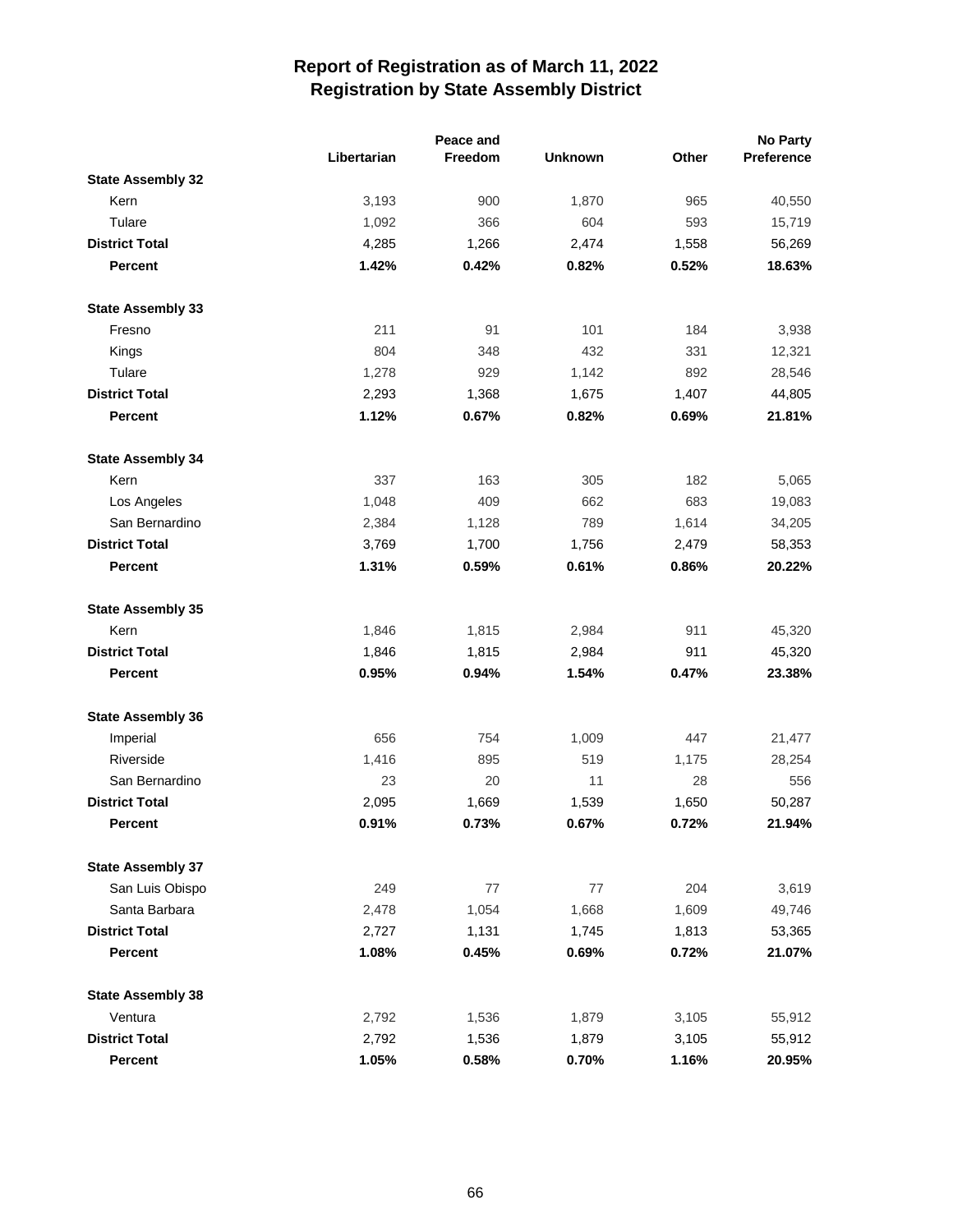|                          | <b>Total</b> |                   |            | American    |       |
|--------------------------|--------------|-------------------|------------|-------------|-------|
|                          | Registered   | <b>Democratic</b> | Republican | Independent | Green |
| <b>State Assembly 39</b> |              |                   |            |             |       |
| Los Angeles              | 134,016      | 66,882            | 27,303     | 5,387       | 474   |
| San Bernardino           | 97,055       | 42,401            | 22,923     | 5,097       | 354   |
| <b>District Total</b>    | 231,071      | 109,283           | 50,226     | 10,484      | 828   |
| <b>Percent</b>           |              | 47.29%            | 21.74%     | 4.54%       | 0.36% |
| <b>State Assembly 40</b> |              |                   |            |             |       |
| Los Angeles              | 327,444      | 136,904           | 95,002     | 11,343      | 1,155 |
| <b>District Total</b>    | 327,444      | 136,904           | 95,002     | 11,343      | 1,155 |
| <b>Percent</b>           |              | 41.81%            | 29.01%     | 3.46%       | 0.35% |
| <b>State Assembly 41</b> |              |                   |            |             |       |
| Los Angeles              | 245,255      | 122,148           | 56,339     | 6,924       | 1,086 |
| San Bernardino           | 82,977       | 25,598            | 35,588     | 3,814       | 275   |
| <b>District Total</b>    | 328,232      | 147,746           | 91,927     | 10,738      | 1,361 |
| Percent                  |              | 45.01%            | 28.01%     | 3.27%       | 0.41% |
| <b>State Assembly 42</b> |              |                   |            |             |       |
| Los Angeles              | 117,860      | 57,896            | 25,983     | 3,654       | 450   |
| Ventura                  | 240,722      | 89,436            | 83,258     | 9,120       | 780   |
| <b>District Total</b>    | 358,582      | 147,332           | 109,241    | 12,774      | 1,230 |
| <b>Percent</b>           |              | 41.09%            | 30.46%     | 3.56%       | 0.34% |
| <b>State Assembly 43</b> |              |                   |            |             |       |
| Los Angeles              | 250,118      | 139,023           | 33,052     | 6,397       | 1,092 |
| <b>District Total</b>    | 250,118      | 139,023           | 33,052     | 6,397       | 1,092 |
| <b>Percent</b>           |              | 55.58%            | 13.21%     | 2.56%       | 0.44% |
| <b>State Assembly 44</b> |              |                   |            |             |       |
| Los Angeles              | 335,784      | 168,709           | 64,810     | 9,771       | 1,451 |
| <b>District Total</b>    | 335,784      | 168,709           | 64,810     | 9,771       | 1,451 |
| Percent                  |              | 50.24%            | 19.30%     | 2.91%       | 0.43% |
| <b>State Assembly 45</b> |              |                   |            |             |       |
| San Bernardino           | 243,625      | 117,827           | 53,491     | 9,400       | 816   |
| <b>District Total</b>    | 243,625      | 117,827           | 53,491     | 9,400       | 816   |
| Percent                  |              | 48.36%            | 21.96%     | 3.86%       | 0.33% |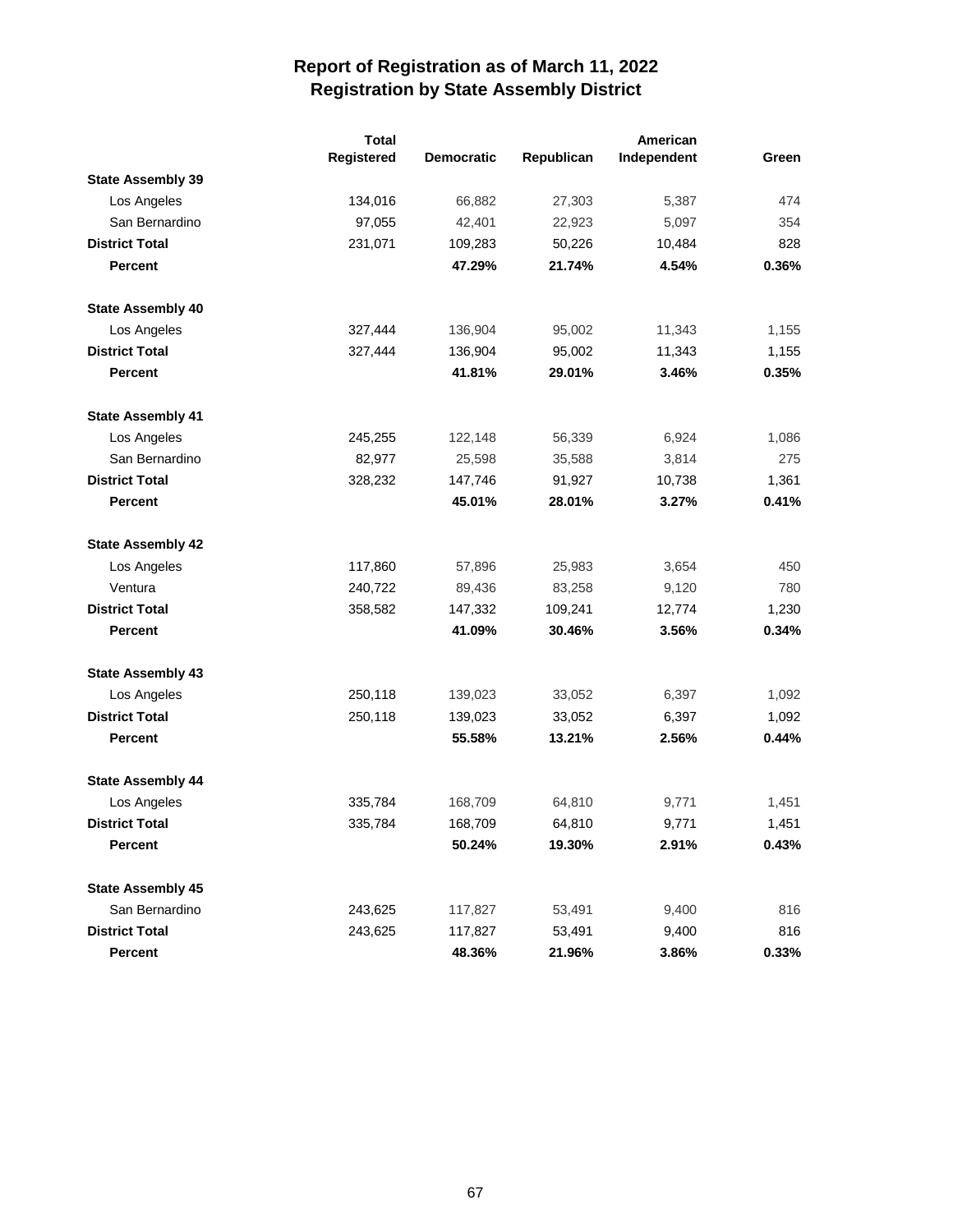|                          |             | Peace and |                |       | <b>No Party</b> |
|--------------------------|-------------|-----------|----------------|-------|-----------------|
|                          | Libertarian | Freedom   | <b>Unknown</b> | Other | Preference      |
| <b>State Assembly 39</b> |             |           |                |       |                 |
| Los Angeles              | 1,223       | 1,172     | 1,323          | 1,180 | 29,072          |
| San Bernardino           | 969         | 956       | 569            | 1,884 | 21,902          |
| <b>District Total</b>    | 2,192       | 2,128     | 1,892          | 3,064 | 50,974          |
| <b>Percent</b>           | 0.95%       | 0.92%     | 0.82%          | 1.33% | 22.06%          |
| <b>State Assembly 40</b> |             |           |                |       |                 |
| Los Angeles              | 3,130       | 1,220     | 2,082          | 2,214 | 74,394          |
| <b>District Total</b>    | 3,130       | 1,220     | 2,082          | 2,214 | 74,394          |
| <b>Percent</b>           | 0.96%       | 0.37%     | 0.64%          | 0.68% | 22.72%          |
| <b>State Assembly 41</b> |             |           |                |       |                 |
| Los Angeles              | 2,149       | 922       | 1,329          | 1,595 | 52,763          |
| San Bernardino           | 948         | 288       | 306            | 631   | 15,529          |
| <b>District Total</b>    | 3,097       | 1,210     | 1,635          | 2,226 | 68,292          |
| <b>Percent</b>           | 0.94%       | 0.37%     | 0.50%          | 0.68% | 20.81%          |
| <b>State Assembly 42</b> |             |           |                |       |                 |
| Los Angeles              | 1,036       | 250       | 635            | 950   | 27,006          |
| Ventura                  | 2,686       | 606       | 1,347          | 2,591 | 50,898          |
| <b>District Total</b>    | 3,722       | 856       | 1,982          | 3,541 | 77,904          |
| <b>Percent</b>           | 1.04%       | 0.24%     | 0.55%          | 0.99% | 21.73%          |
| <b>State Assembly 43</b> |             |           |                |       |                 |
| Los Angeles              | 1,844       | 2,051     | 2,383          | 2,072 | 62,204          |
| <b>District Total</b>    | 1,844       | 2,051     | 2,383          | 2,072 | 62,204          |
| <b>Percent</b>           | 0.74%       | 0.82%     | 0.95%          | 0.83% | 24.87%          |
| <b>State Assembly 44</b> |             |           |                |       |                 |
| Los Angeles              | 3,026       | 1,255     | 2,467          | 2,380 | 81,915          |
| <b>District Total</b>    | 3,026       | 1,255     | 2,467          | 2,380 | 81,915          |
| Percent                  | 0.90%       | 0.37%     | 0.73%          | 0.71% | 24.40%          |
| <b>State Assembly 45</b> |             |           |                |       |                 |
| San Bernardino           | 2,235       | 2,271     | 1,390          | 2,546 | 53,649          |
| <b>District Total</b>    | 2,235       | 2,271     | 1,390          | 2,546 | 53,649          |
| Percent                  | 0.92%       | 0.93%     | 0.57%          | 1.05% | 22.02%          |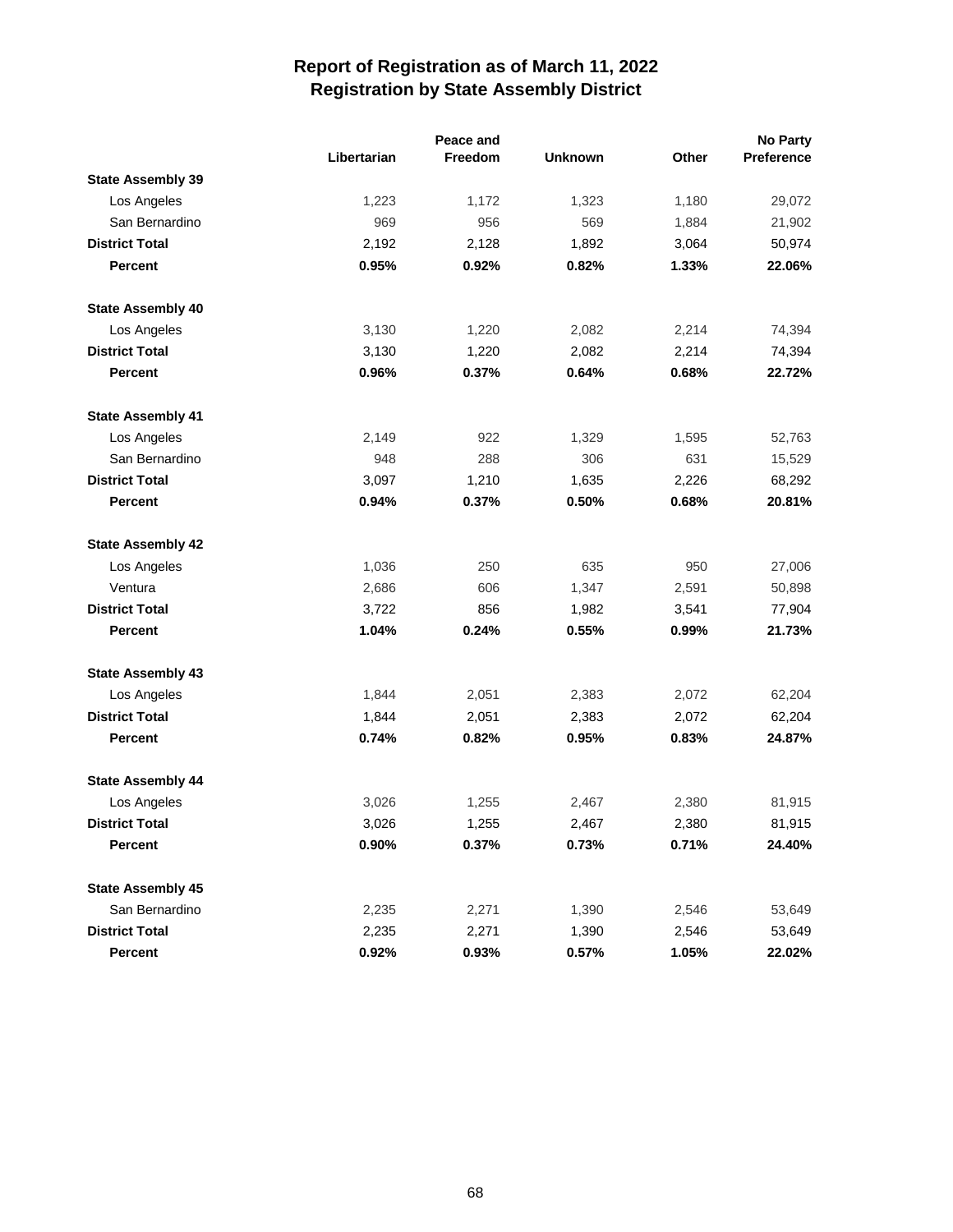|                          | <b>Total</b> |                   |            | American    |       |
|--------------------------|--------------|-------------------|------------|-------------|-------|
|                          | Registered   | <b>Democratic</b> | Republican | Independent | Green |
| <b>State Assembly 46</b> |              |                   |            |             |       |
| Los Angeles              | 282,305      | 144,451           | 53,060     | 8,457       | 1,238 |
| Ventura                  | 1,462        | 609               | 431        | 56          | 3     |
| <b>District Total</b>    | 283,767      | 145,060           | 53,491     | 8,513       | 1,241 |
| <b>Percent</b>           |              | 51.12%            | 18.85%     | 3.00%       | 0.44% |
| <b>State Assembly 47</b> |              |                   |            |             |       |
| Riverside                | 235,105      | 100,839           | 73,000     | 10,307      | 766   |
| San Bernardino           | 72,555       | 20,978            | 31,554     | 3,775       | 270   |
| <b>District Total</b>    | 307,660      | 121,817           | 104,554    | 14,082      | 1,036 |
| <b>Percent</b>           |              | 39.59%            | 33.98%     | 4.58%       | 0.34% |
| <b>State Assembly 48</b> |              |                   |            |             |       |
| Los Angeles              | 268,344      | 130,171           | 57,742     | 8,128       | 1,011 |
| <b>District Total</b>    | 268,344      | 130,171           | 57,742     | 8,128       | 1,011 |
| <b>Percent</b>           |              | 48.51%            | 21.52%     | 3.03%       | 0.38% |
| <b>State Assembly 49</b> |              |                   |            |             |       |
| Los Angeles              | 251,312      | 114,599           | 46,162     | 5,435       | 882   |
| <b>District Total</b>    | 251,312      | 114,599           | 46,162     | 5,435       | 882   |
| <b>Percent</b>           |              | 45.60%            | 18.37%     | 2.16%       | 0.35% |
| <b>State Assembly 50</b> |              |                   |            |             |       |
| San Bernardino           | 250,555      | 115,957           | 59,182     | 9,601       | 920   |
| <b>District Total</b>    | 250,555      | 115,957           | 59,182     | 9,601       | 920   |
| <b>Percent</b>           |              | 46.28%            | 23.62%     | 3.83%       | 0.37% |
| <b>State Assembly 51</b> |              |                   |            |             |       |
| Los Angeles              | 318,788      | 186,372           | 39,361     | 8,120       | 1,541 |
| <b>District Total</b>    | 318,788      | 186,372           | 39,361     | 8,120       | 1,541 |
| <b>Percent</b>           |              | 58.46%            | 12.35%     | 2.55%       | 0.48% |
| <b>State Assembly 52</b> |              |                   |            |             |       |
| Los Angeles              | 296,312      | 183,709           | 28,881     | 5,958       | 1,577 |
| <b>District Total</b>    | 296,312      | 183,709           | 28,881     | 5,958       | 1,577 |
| <b>Percent</b>           |              | 62.00%            | 9.75%      | 2.01%       | 0.53% |
| <b>State Assembly 53</b> |              |                   |            |             |       |
| Los Angeles              | 74,944       | 39,128            | 11,995     | 2,386       | 335   |
| San Bernardino           | 162,290      | 75,243            | 39,690     | 5,967       | 595   |
| <b>District Total</b>    | 237,234      | 114,371           | 51,685     | 8,353       | 930   |
| <b>Percent</b>           |              | 48.21%            | 21.79%     | 3.52%       | 0.39% |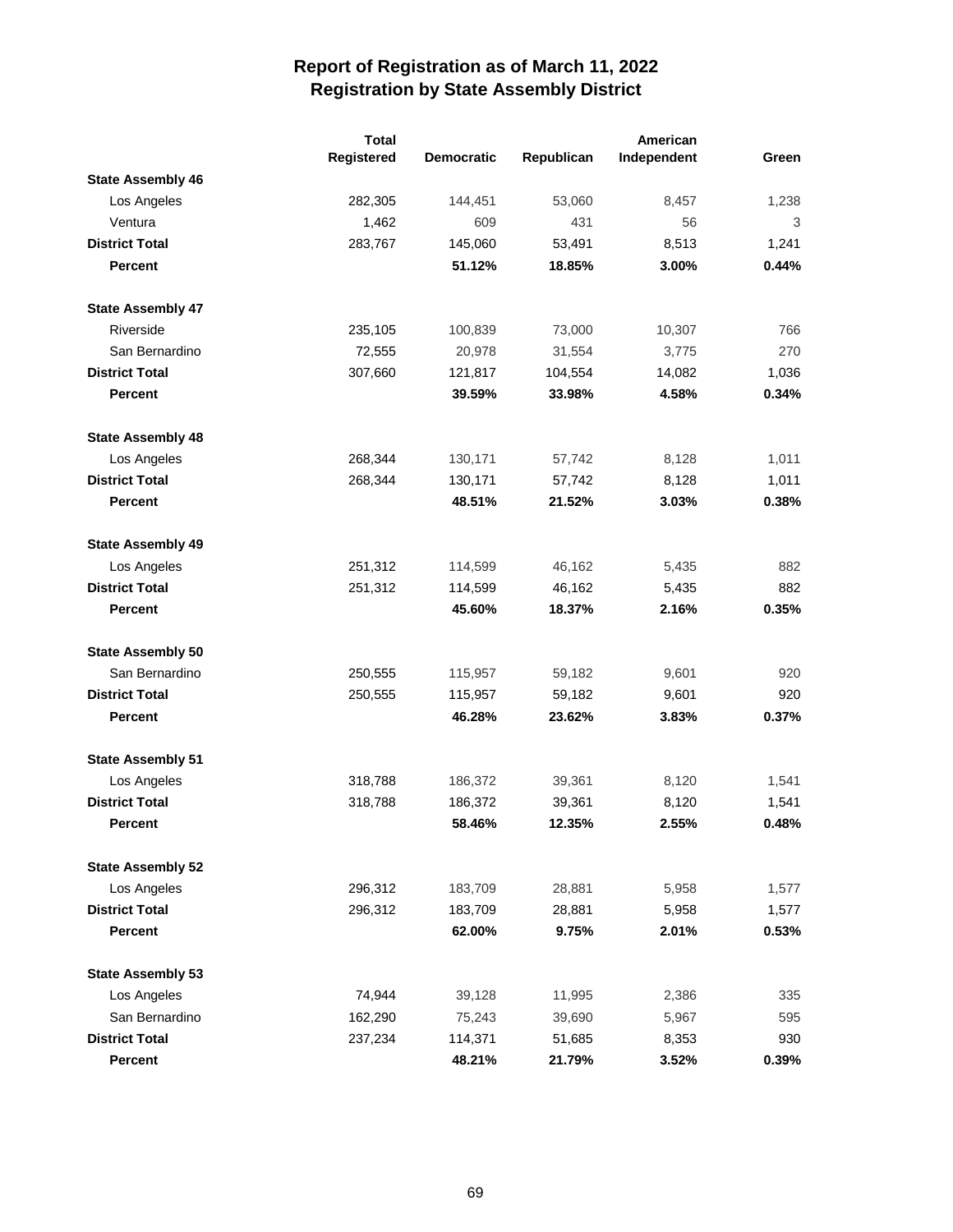|                          |             | Peace and |                |       | <b>No Party</b> |
|--------------------------|-------------|-----------|----------------|-------|-----------------|
|                          | Libertarian | Freedom   | <b>Unknown</b> | Other | Preference      |
| <b>State Assembly 46</b> |             |           |                |       |                 |
| Los Angeles              | 2,382       | 1,666     | 2,382          | 1,869 | 66,800          |
| Ventura                  | 12          | 5         | 10             | 11    | 325             |
| <b>District Total</b>    | 2,394       | 1,671     | 2,392          | 1,880 | 67,125          |
| Percent                  | 0.84%       | 0.59%     | 0.84%          | 0.66% | 23.65%          |
| <b>State Assembly 47</b> |             |           |                |       |                 |
| Riverside                | 2,420       | 1,184     | 720            | 1,642 | 44,227          |
| San Bernardino           | 982         | 287       | 288            | 545   | 13,876          |
| <b>District Total</b>    | 3,402       | 1,471     | 1,008          | 2,187 | 58,103          |
| Percent                  | 1.11%       | 0.48%     | 0.33%          | 0.71% | 18.89%          |
| <b>State Assembly 48</b> |             |           |                |       |                 |
| Los Angeles              | 2,279       | 2,051     | 2,021          | 1,767 | 63,174          |
| <b>District Total</b>    | 2,279       | 2,051     | 2,021          | 1,767 | 63,174          |
| <b>Percent</b>           | 0.85%       | 0.76%     | 0.75%          | 0.66% | 23.54%          |
| <b>State Assembly 49</b> |             |           |                |       |                 |
| Los Angeles              | 1,645       | 1,489     | 2,441          | 1,302 | 77,357          |
| <b>District Total</b>    | 1,645       | 1,489     | 2,441          | 1,302 | 77,357          |
| Percent                  | 0.65%       | 0.59%     | 0.97%          | 0.52% | 30.78%          |
| <b>State Assembly 50</b> |             |           |                |       |                 |
| San Bernardino           | 2,528       | 1,858     | 1,296          | 2,009 | 57,204          |
| <b>District Total</b>    | 2,528       | 1,858     | 1,296          | 2,009 | 57,204          |
| Percent                  | 1.01%       | 0.74%     | 0.52%          | 0.80% | 22.83%          |
| <b>State Assembly 51</b> |             |           |                |       |                 |
| Los Angeles              | 2,698       | 1,119     | 2,179          | 2,264 | 75,134          |
| <b>District Total</b>    | 2,698       | 1,119     | 2,179          | 2,264 | 75,134          |
| <b>Percent</b>           | 0.85%       | 0.35%     | 0.68%          | 0.71% | 23.57%          |
| <b>State Assembly 52</b> |             |           |                |       |                 |
| Los Angeles              | 1,930       | 2,019     | 2,389          | 2,011 | 67,838          |
| <b>District Total</b>    | 1,930       | 2,019     | 2,389          | 2,011 | 67,838          |
| Percent                  | 0.65%       | 0.68%     | 0.81%          | 0.68% | 22.89%          |
| <b>State Assembly 53</b> |             |           |                |       |                 |
| Los Angeles              | 694         | 913       | 653            | 519   | 18,321          |
| San Bernardino           | 1,643       | 1,213     | 794            | 1,193 | 35,952          |
| <b>District Total</b>    | 2,337       | 2,126     | 1,447          | 1,712 | 54,273          |
| <b>Percent</b>           | 0.99%       | $0.90\%$  | 0.61%          | 0.72% | 22.88%          |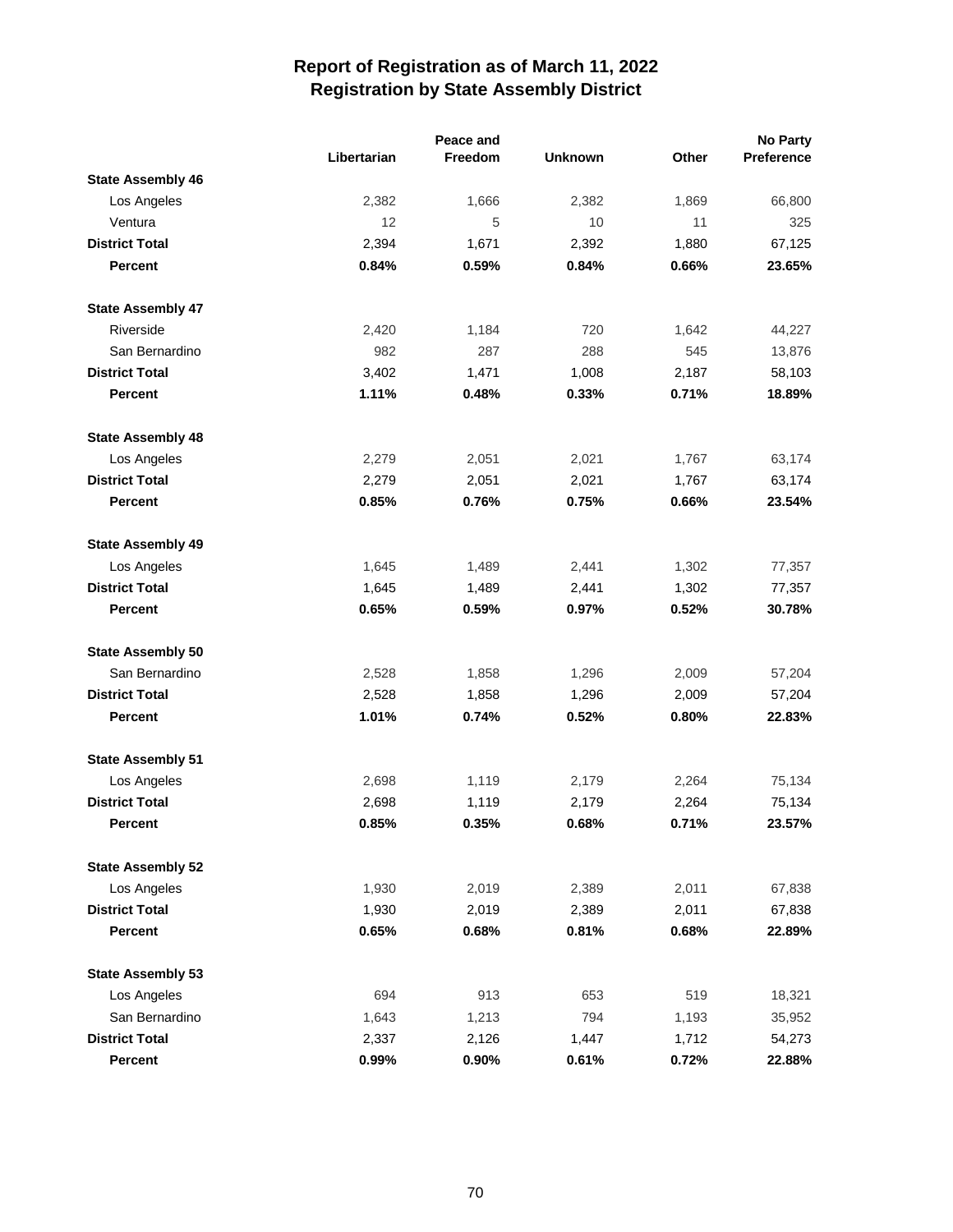|                          | <b>Total</b> | American          |            |             |       |
|--------------------------|--------------|-------------------|------------|-------------|-------|
|                          | Registered   | <b>Democratic</b> | Republican | Independent | Green |
| <b>State Assembly 54</b> |              |                   |            |             |       |
| Los Angeles              | 215,379      | 127,891           | 21,798     | 4,654       | 1,155 |
| <b>District Total</b>    | 215,379      | 127,891           | 21,798     | 4,654       | 1,155 |
| <b>Percent</b>           |              | 59.38%            | 10.12%     | 2.16%       | 0.54% |
| <b>State Assembly 55</b> |              |                   |            |             |       |
| Los Angeles              | 301,107      | 196,709           | 25,330     | 7,130       | 1,263 |
| <b>District Total</b>    | 301,107      | 196,709           | 25,330     | 7,130       | 1,263 |
| <b>Percent</b>           |              | 65.33%            | 8.41%      | 2.37%       | 0.42% |
| <b>State Assembly 56</b> |              |                   |            |             |       |
| Los Angeles              | 281,034      | 136,242           | 57,686     | 7,435       | 1,015 |
| <b>District Total</b>    | 281,034      | 136,242           | 57,686     | 7,435       | 1,015 |
| <b>Percent</b>           |              | 48.48%            | 20.53%     | 2.65%       | 0.36% |
| <b>State Assembly 57</b> |              |                   |            |             |       |
| Los Angeles              | 216,907      | 139,472           | 13,314     | 5,447       | 880   |
| <b>District Total</b>    | 216,907      | 139,472           | 13,314     | 5,447       | 880   |
| <b>Percent</b>           |              | 64.30%            | 6.14%      | 2.51%       | 0.41% |
| <b>State Assembly 58</b> |              |                   |            |             |       |
| Riverside                | 237,559      | 108,153           | 62,282     | 8,451       | 804   |
| San Bernardino           | 7,867        | 3,039             | 2,556      | 394         | 33    |
| <b>District Total</b>    | 245,426      | 111,192           | 64,838     | 8,845       | 837   |
| <b>Percent</b>           |              | 45.31%            | 26.42%     | 3.60%       | 0.34% |
| <b>State Assembly 59</b> |              |                   |            |             |       |
| Orange                   | 249,820      | 79,057            | 102,185    | 8,356       | 690   |
| San Bernardino           | 52,080       | 18,958            | 17,485     | 1,785       | 136   |
| <b>District Total</b>    | 301,900      | 98,015            | 119,670    | 10,141      | 826   |
| <b>Percent</b>           |              | 32.47%            | 39.64%     | 3.36%       | 0.27% |
| <b>State Assembly 60</b> |              |                   |            |             |       |
| Riverside                | 220,708      | 105,031           | 50,094     | 8,077       | 817   |
| <b>District Total</b>    | 220,708      | 105,031           | 50,094     | 8,077       | 817   |
| <b>Percent</b>           |              | 47.59%            | 22.70%     | 3.66%       | 0.37% |
| <b>State Assembly 61</b> |              |                   |            |             |       |
| Los Angeles              | 280,985      | 176,833           | 26,329     | 7,664       | 1,102 |
| <b>District Total</b>    | 280,985      | 176,833           | 26,329     | 7,664       | 1,102 |
| <b>Percent</b>           |              | 62.93%            | 9.37%      | 2.73%       | 0.39% |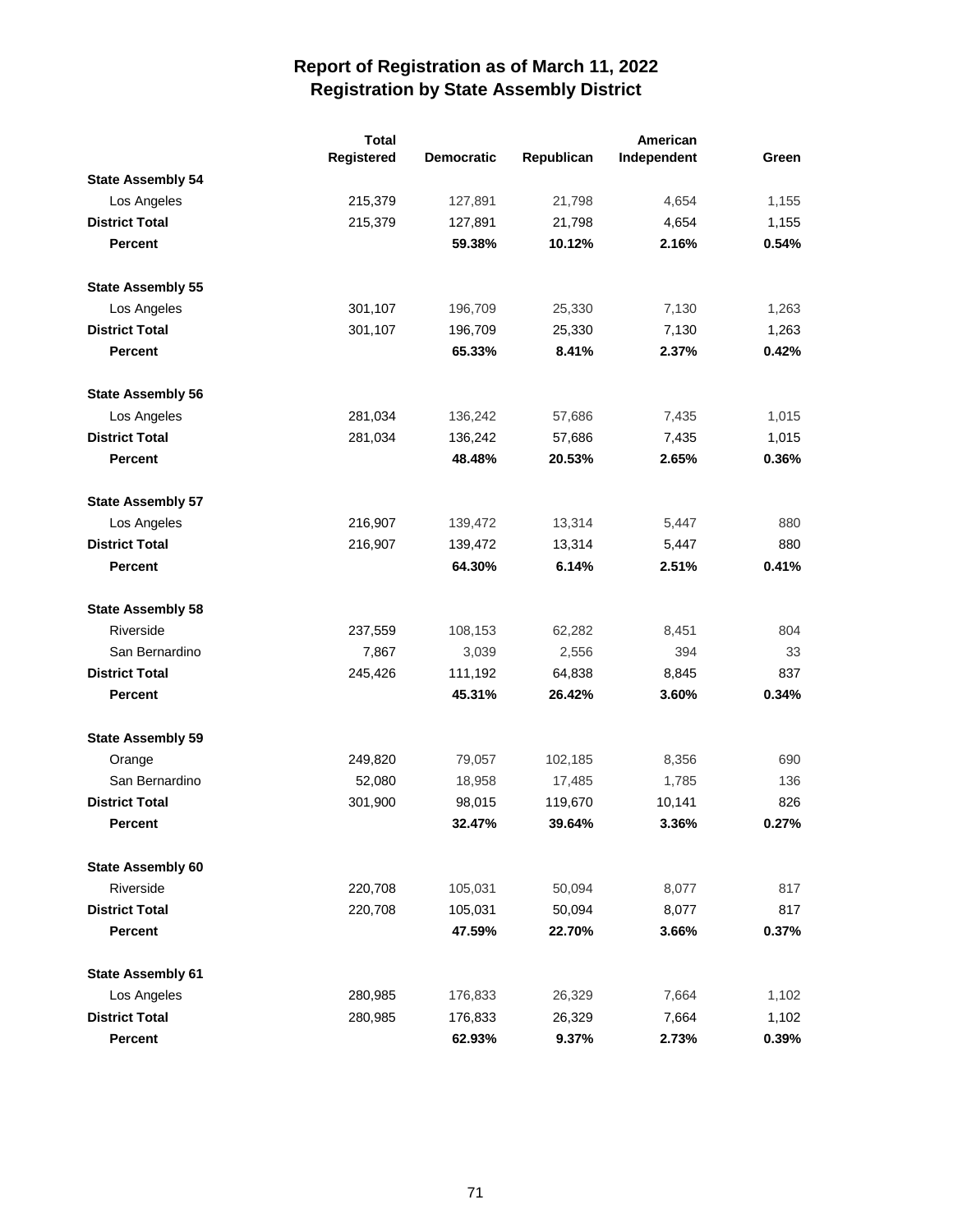|                          |             | Peace and |                |       | No Party   |
|--------------------------|-------------|-----------|----------------|-------|------------|
|                          | Libertarian | Freedom   | <b>Unknown</b> | Other | Preference |
| <b>State Assembly 54</b> |             |           |                |       |            |
| Los Angeles              | 1,477       | 1,892     | 2,298          | 1,770 | 52,444     |
| <b>District Total</b>    | 1,477       | 1,892     | 2,298          | 1,770 | 52,444     |
| <b>Percent</b>           | 0.69%       | 0.88%     | 1.07%          | 0.82% | 24.35%     |
| <b>State Assembly 55</b> |             |           |                |       |            |
| Los Angeles              | 1,951       | 1,563     | 1,886          | 2,444 | 62,831     |
| <b>District Total</b>    | 1,951       | 1,563     | 1,886          | 2,444 | 62,831     |
| <b>Percent</b>           | 0.65%       | 0.52%     | 0.63%          | 0.81% | 20.87%     |
| <b>State Assembly 56</b> |             |           |                |       |            |
| Los Angeles              | 1,973       | 1,800     | 2,018          | 1,659 | 71,206     |
| <b>District Total</b>    | 1,973       | 1,800     | 2,018          | 1,659 | 71,206     |
| <b>Percent</b>           | 0.70%       | 0.64%     | 0.72%          | 0.59% | 25.34%     |
| <b>State Assembly 57</b> |             |           |                |       |            |
| Los Angeles              | 1,311       | 2,428     | 2,595          | 2,393 | 49,067     |
| <b>District Total</b>    | 1,311       | 2,428     | 2,595          | 2,393 | 49,067     |
| <b>Percent</b>           | 0.60%       | 1.12%     | 1.20%          | 1.10% | 22.62%     |
| <b>State Assembly 58</b> |             |           |                |       |            |
| Riverside                | 2,511       | 1,529     | 893            | 1,859 | 51,077     |
| San Bernardino           | 95          | 52        | 31             | 70    | 1,597      |
| <b>District Total</b>    | 2,606       | 1,581     | 924            | 1,929 | 52,674     |
| <b>Percent</b>           | 1.06%       | 0.64%     | 0.38%          | 0.79% | 21.46%     |
| <b>State Assembly 59</b> |             |           |                |       |            |
| Orange                   | 2,814       | 617       | 229            | 593   | 55,279     |
| San Bernardino           | 471         | 190       | 241            | 285   | 12,529     |
| <b>District Total</b>    | 3,285       | 807       | 470            | 878   | 67,808     |
| <b>Percent</b>           | 1.09%       | 0.27%     | 0.16%          | 0.29% | 22.46%     |
| <b>State Assembly 60</b> |             |           |                |       |            |
| Riverside                | 2,059       | 1,862     | 979            | 2,464 | 49,325     |
| <b>District Total</b>    | 2,059       | 1,862     | 979            | 2,464 | 49,325     |
| Percent                  | 0.93%       | 0.84%     | 0.44%          | 1.12% | 22.35%     |
| <b>State Assembly 61</b> |             |           |                |       |            |
| Los Angeles              | 1,937       | 1,935     | 2,204          | 2,493 | 60,488     |
| <b>District Total</b>    | 1,937       | 1,935     | 2,204          | 2,493 | 60,488     |
| <b>Percent</b>           | 0.69%       | 0.69%     | 0.78%          | 0.89% | 21.53%     |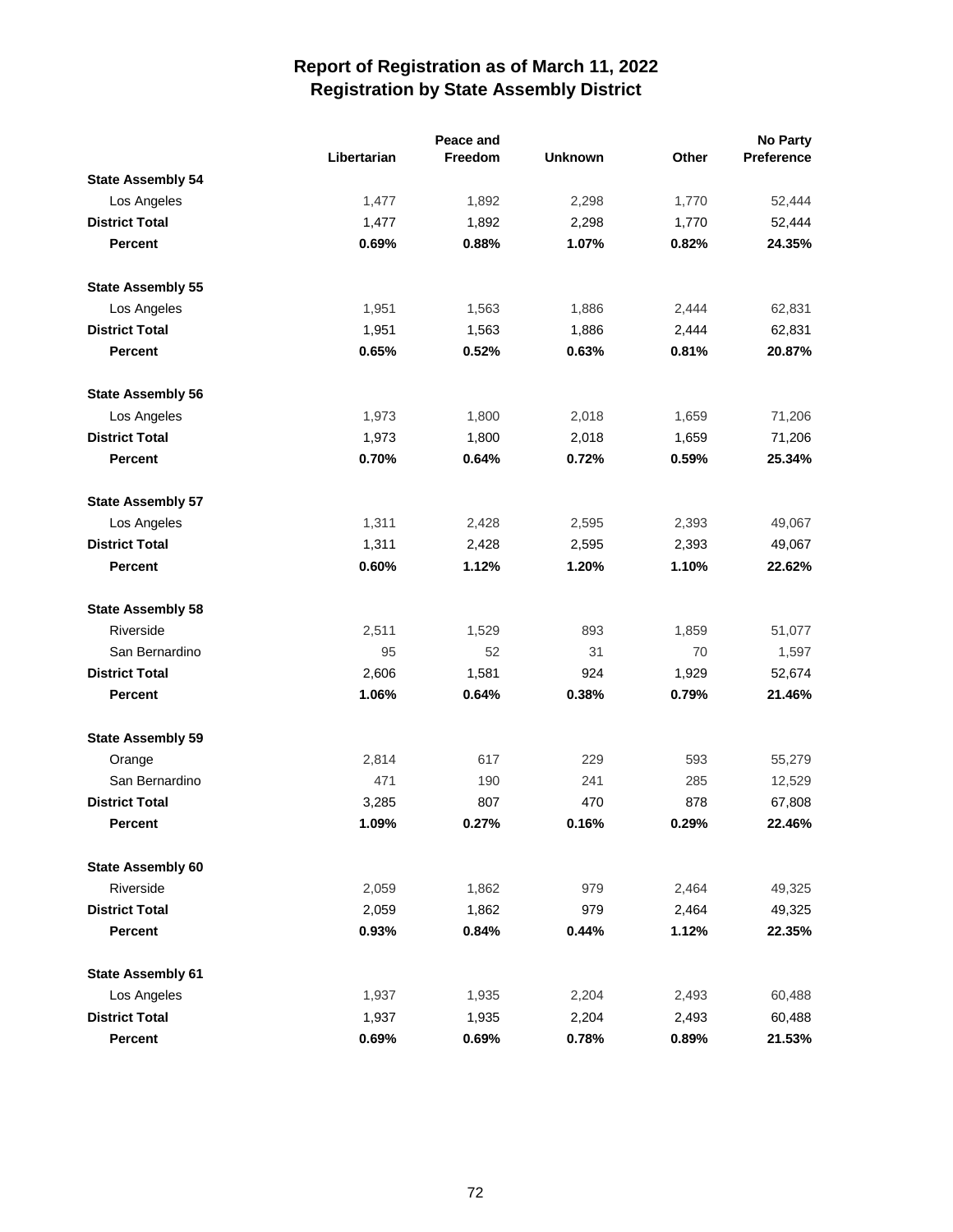|                          | <b>Total</b> |                   |            | American    |       |
|--------------------------|--------------|-------------------|------------|-------------|-------|
|                          | Registered   | <b>Democratic</b> | Republican | Independent | Green |
| <b>State Assembly 62</b> |              |                   |            |             |       |
| Los Angeles              | 238,316      | 135,243           | 35,047     | 6,457       | 879   |
| <b>District Total</b>    | 238,316      | 135,243           | 35,047     | 6,457       | 879   |
| <b>Percent</b>           |              | 56.75%            | 14.71%     | 2.71%       | 0.37% |
| <b>State Assembly 63</b> |              |                   |            |             |       |
| Riverside                | 287,569      | 98,192            | 109,806    | 11,886      | 831   |
| <b>District Total</b>    | 287,569      | 98,192            | 109,806    | 11,886      | 831   |
| Percent                  |              | 34.15%            | 38.18%     | 4.13%       | 0.29% |
| <b>State Assembly 64</b> |              |                   |            |             |       |
| Los Angeles              | 242,819      | 127,414           | 46,912     | 6,889       | 871   |
| Orange                   | 33,154       | 14,046            | 9,952      | 1,116       | 110   |
| <b>District Total</b>    | 275,973      | 141,460           | 56,864     | 8,005       | 981   |
| <b>Percent</b>           |              | 51.26%            | 20.60%     | 2.90%       | 0.36% |
| <b>State Assembly 65</b> |              |                   |            |             |       |
| Los Angeles              | 263,596      | 159,326           | 28,134     | 7,286       | 966   |
| <b>District Total</b>    | 263,596      | 159,326           | 28,134     | 7,286       | 966   |
| <b>Percent</b>           |              | 60.44%            | 10.67%     | 2.76%       | 0.37% |
| <b>State Assembly 66</b> |              |                   |            |             |       |
| Los Angeles              | 316,102      | 138,029           | 84,396     | 9,922       | 1,081 |
| <b>District Total</b>    | 316,102      | 138,029           | 84,396     | 9,922       | 1,081 |
| <b>Percent</b>           |              | 43.67%            | 26.70%     | 3.14%       | 0.34% |
| <b>State Assembly 67</b> |              |                   |            |             |       |
| Los Angeles              | 50,390       | 22,705            | 11,103     | 1,122       | 135   |
| Orange                   | 197,482      | 85,637            | 53,741     | 5,888       | 653   |
| <b>District Total</b>    | 247,872      | 108,342           | 64,844     | 7,010       | 788   |
| <b>Percent</b>           |              | 43.71%            | 26.16%     | 2.83%       | 0.32% |
| <b>State Assembly 68</b> |              |                   |            |             |       |
| Orange                   | 204,707      | 103,477           | 42,079     | 5,625       | 793   |
| <b>District Total</b>    | 204,707      | 103,477           | 42,079     | 5,625       | 793   |
| <b>Percent</b>           |              | 50.55%            | 20.56%     | 2.75%       | 0.39% |
| <b>State Assembly 69</b> |              |                   |            |             |       |
| Los Angeles              | 287,959      | 151,580           | 50,530     | 9,207       | 1,554 |
| <b>District Total</b>    | 287,959      | 151,580           | 50,530     | 9,207       | 1,554 |
| <b>Percent</b>           |              | 52.64%            | 17.55%     | 3.20%       | 0.54% |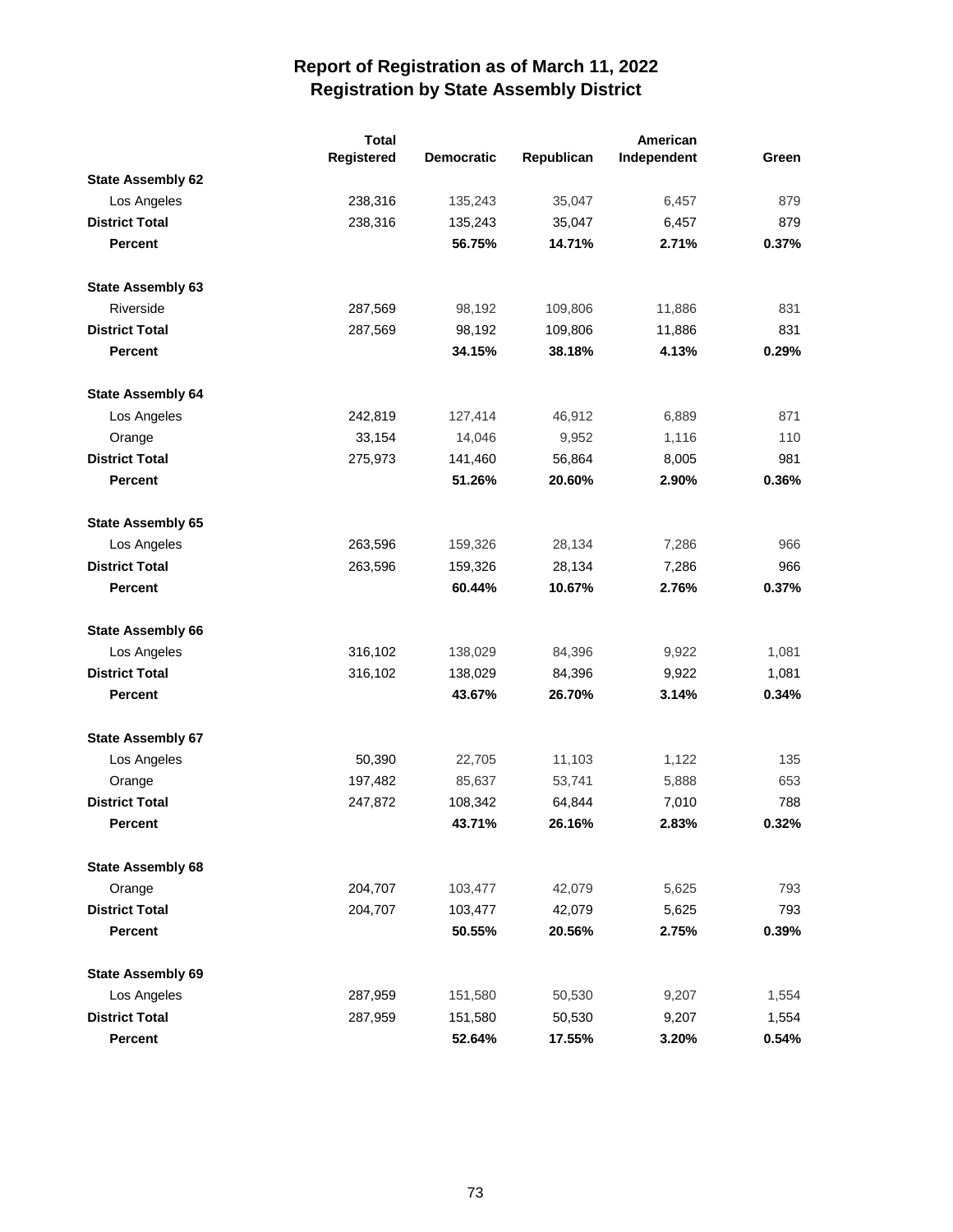|                          |             | Peace and |                |       | No Party   |
|--------------------------|-------------|-----------|----------------|-------|------------|
|                          | Libertarian | Freedom   | <b>Unknown</b> | Other | Preference |
| <b>State Assembly 62</b> |             |           |                |       |            |
| Los Angeles              | 1,857       | 1,998     | 2,039          | 1,624 | 53,172     |
| <b>District Total</b>    | 1,857       | 1,998     | 2,039          | 1,624 | 53,172     |
| Percent                  | 0.78%       | 0.84%     | 0.86%          | 0.68% | 22.31%     |
| State Assembly 63        |             |           |                |       |            |
| Riverside                | 3,374       | 1,205     | 920            | 2,819 | 58,536     |
| <b>District Total</b>    | 3,374       | 1,205     | 920            | 2,819 | 58,536     |
| Percent                  | 1.17%       | 0.42%     | 0.32%          | 0.98% | 20.36%     |
| <b>State Assembly 64</b> |             |           |                |       |            |
| Los Angeles              | 1,931       | 1,824     | 1,845          | 1,561 | 53,572     |
| Orange                   | 339         | 140       | 48             | 88    | 7,315      |
| <b>District Total</b>    | 2,270       | 1,964     | 1,893          | 1,649 | 60,887     |
| <b>Percent</b>           | 0.82%       | 0.71%     | 0.69%          | 0.60% | 22.06%     |
| <b>State Assembly 65</b> |             |           |                |       |            |
| Los Angeles              | 1,765       | 2,731     | 2,243          | 2,939 | 58,206     |
| <b>District Total</b>    | 1,765       | 2,731     | 2,243          | 2,939 | 58,206     |
| <b>Percent</b>           | 0.67%       | 1.04%     | 0.85%          | 1.11% | 22.08%     |
| <b>State Assembly 66</b> |             |           |                |       |            |
| Los Angeles              | 3,170       | 972       | 1,670          | 2,134 | 74,728     |
| <b>District Total</b>    | 3,170       | 972       | 1,670          | 2,134 | 74,728     |
| <b>Percent</b>           | 1.00%       | 0.31%     | 0.53%          | 0.68% | 23.64%     |
| <b>State Assembly 67</b> |             |           |                |       |            |
| Los Angeles              | 304         | 311       | 369            | 266   | 14,075     |
| Orange                   | 1,936       | 1,018     | 252            | 663   | 47,694     |
| <b>District Total</b>    | 2,240       | 1,329     | 621            | 929   | 61,769     |
| <b>Percent</b>           | 0.90%       | 0.54%     | 0.25%          | 0.37% | 24.92%     |
| <b>State Assembly 68</b> |             |           |                |       |            |
| Orange                   | 2,247       | 1,503     | 194            | 592   | 48,197     |
| <b>District Total</b>    | 2,247       | 1,503     | 194            | 592   | 48,197     |
| <b>Percent</b>           | 1.10%       | 0.73%     | 0.09%          | 0.29% | 23.54%     |
| <b>State Assembly 69</b> |             |           |                |       |            |
| Los Angeles              | 2,757       | 2,210     | 2,150          | 2,565 | 65,406     |
| <b>District Total</b>    | 2,757       | 2,210     | 2,150          | 2,565 | 65,406     |
| Percent                  | 0.96%       | 0.77%     | 0.75%          | 0.89% | 22.71%     |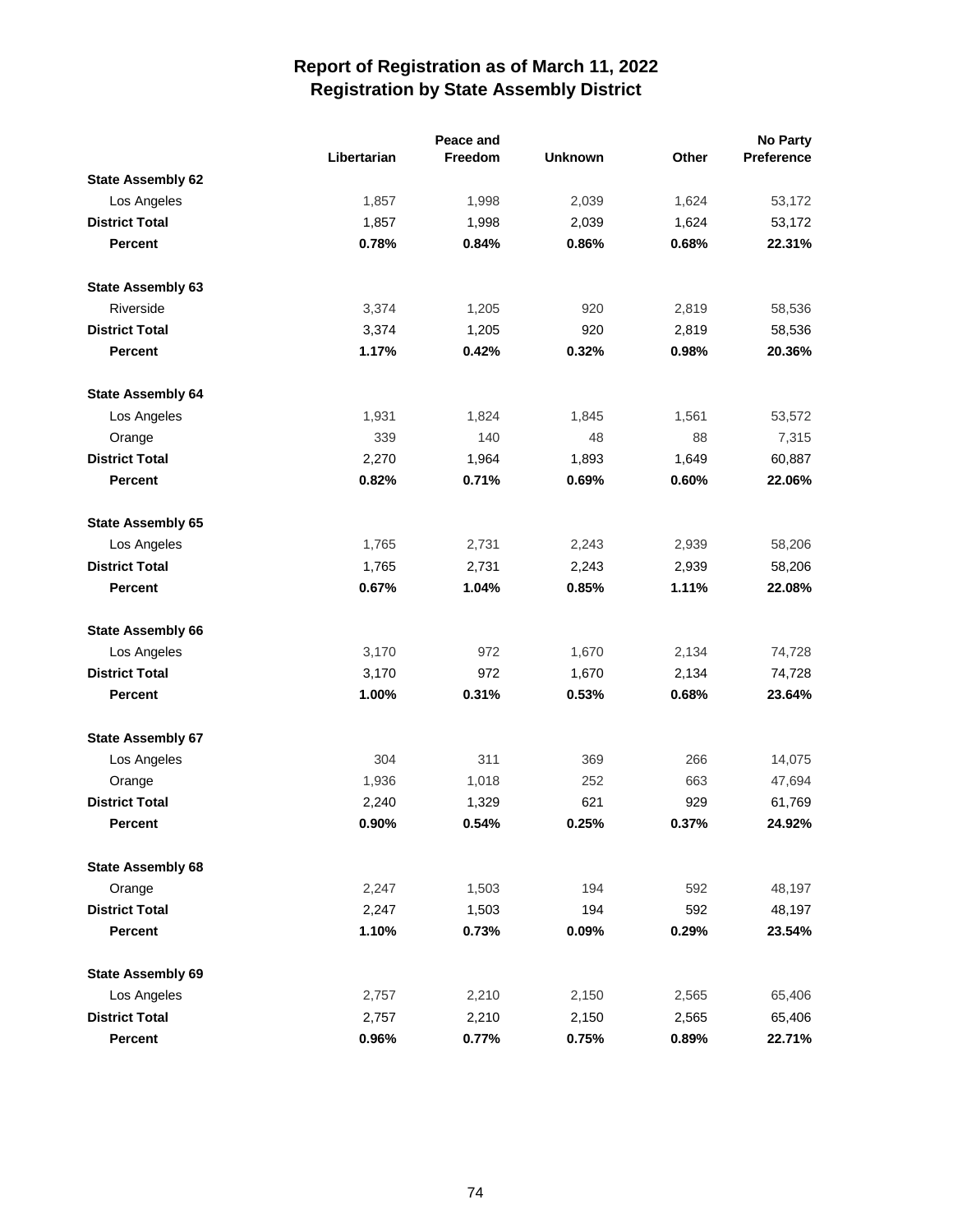|                          | <b>Total</b> |                   |            | American    |       |
|--------------------------|--------------|-------------------|------------|-------------|-------|
|                          | Registered   | <b>Democratic</b> | Republican | Independent | Green |
| <b>State Assembly 70</b> |              |                   |            |             |       |
| Orange                   | 254,822      | 94,153            | 84,197     | 7,563       | 778   |
| <b>District Total</b>    | 254,822      | 94,153            | 84,197     | 7,563       | 778   |
| <b>Percent</b>           |              | 36.95%            | 33.04%     | 2.97%       | 0.31% |
| <b>State Assembly 71</b> |              |                   |            |             |       |
| Orange                   | 136,400      | 42,275            | 55,555     | 5,188       | 337   |
| Riverside                | 175,587      | 51,951            | 71,268     | 8,697       | 538   |
| <b>District Total</b>    | 311,987      | 94,226            | 126,823    | 13,885      | 875   |
| <b>Percent</b>           |              | 30.20%            | 40.65%     | 4.45%       | 0.28% |
| <b>State Assembly 72</b> |              |                   |            |             |       |
| Orange                   | 336,230      | 110,058           | 130,993    | 12,459      | 1,062 |
| <b>District Total</b>    | 336,230      | 110,058           | 130,993    | 12,459      | 1,062 |
| Percent                  |              | 32.73%            | 38.96%     | 3.71%       | 0.32% |
| <b>State Assembly 73</b> |              |                   |            |             |       |
| Orange                   | 254,383      | 102,164           | 68,439     | 7,678       | 887   |
| <b>District Total</b>    | 254,383      | 102,164           | 68,439     | 7,678       | 887   |
| <b>Percent</b>           |              | 40.16%            | 26.90%     | 3.02%       | 0.35% |
| <b>State Assembly 74</b> |              |                   |            |             |       |
| Orange                   | 135,891      | 42,183            | 55,158     | 5,677       | 419   |
| San Diego                | 163,207      | 62,364            | 48,966     | 7,447       | 660   |
| <b>District Total</b>    | 299,098      | 104,547           | 104,124    | 13,124      | 1,079 |
| Percent                  |              | 34.95%            | 34.81%     | 4.39%       | 0.36% |
| <b>State Assembly 75</b> |              |                   |            |             |       |
| San Diego                | 305,792      | 89,088            | 126,184    | 13,826      | 1,026 |
| <b>District Total</b>    | 305,792      | 89,088            | 126,184    | 13,826      | 1,026 |
| <b>Percent</b>           |              | 29.13%            | 41.26%     | 4.52%       | 0.34% |
| <b>State Assembly 76</b> |              |                   |            |             |       |
| San Diego                | 274,968      | 101,811           | 84,871     | 10,644      | 858   |
| <b>District Total</b>    | 274,968      | 101,811           | 84,871     | 10,644      | 858   |
| <b>Percent</b>           |              | 37.03%            | 30.87%     | 3.87%       | 0.31% |
| <b>State Assembly 77</b> |              |                   |            |             |       |
| San Diego                | 324,984      | 136,884           | 84,338     | 12,842      | 1,317 |
| <b>District Total</b>    | 324,984      | 136,884           | 84,338     | 12,842      | 1,317 |
| <b>Percent</b>           |              | 42.12%            | 25.95%     | 3.95%       | 0.41% |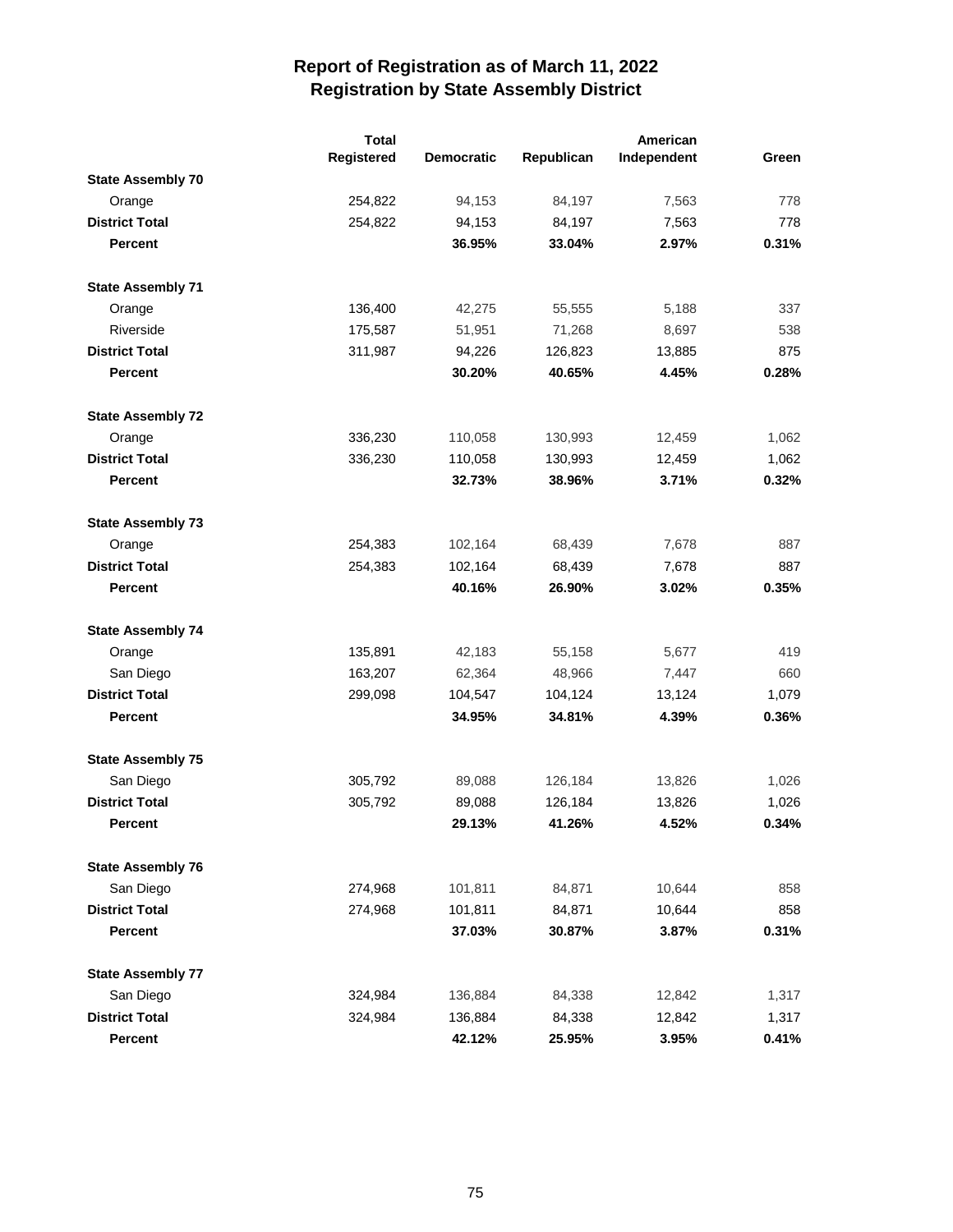|                          |             | Peace and |                |       | No Party   |
|--------------------------|-------------|-----------|----------------|-------|------------|
|                          | Libertarian | Freedom   | <b>Unknown</b> | Other | Preference |
| <b>State Assembly 70</b> |             |           |                |       |            |
| Orange                   | 2,457       | 1,547     | 375            | 952   | 62,800     |
| <b>District Total</b>    | 2,457       | 1,547     | 375            | 952   | 62,800     |
| <b>Percent</b>           | 0.96%       | 0.61%     | 0.15%          | 0.37% | 24.64%     |
| <b>State Assembly 71</b> |             |           |                |       |            |
| Orange                   | 1,625       | 301       | 135            | 330   | 30,654     |
| Riverside                | 2,608       | 701       | 535            | 1,666 | 37,623     |
| <b>District Total</b>    | 4,233       | 1,002     | 670            | 1,996 | 68,277     |
| <b>Percent</b>           | 1.36%       | 0.32%     | 0.21%          | 0.64% | 21.88%     |
| <b>State Assembly 72</b> |             |           |                |       |            |
| Orange                   | 4,348       | 845       | 329            | 789   | 75,347     |
| <b>District Total</b>    | 4,348       | 845       | 329            | 789   | 75,347     |
| <b>Percent</b>           | 1.29%       | 0.25%     | 0.10%          | 0.23% | 22.41%     |
| <b>State Assembly 73</b> |             |           |                |       |            |
| Orange                   | 2,982       | 800       | 320            | 564   | 70,549     |
| <b>District Total</b>    | 2,982       | 800       | 320            | 564   | 70,549     |
| <b>Percent</b>           | 1.17%       | 0.31%     | 0.13%          | 0.22% | 27.73%     |
| <b>State Assembly 74</b> |             |           |                |       |            |
| Orange                   | 1,847       | 376       | 115            | 327   | 29,789     |
| San Diego                | 2,397       | 799       | 825            | 531   | 39,218     |
| <b>District Total</b>    | 4,244       | 1,175     | 940            | 858   | 69,007     |
| Percent                  | 1.42%       | 0.39%     | 0.31%          | 0.29% | 23.07%     |
| <b>State Assembly 75</b> |             |           |                |       |            |
| San Diego                | 4,102       | 1,015     | 1,276          | 930   | 68,345     |
| <b>District Total</b>    | 4,102       | 1,015     | 1,276          | 930   | 68,345     |
| <b>Percent</b>           | 1.34%       | 0.33%     | 0.42%          | 0.30% | 22.35%     |
| <b>State Assembly 76</b> |             |           |                |       |            |
| San Diego                | 3,167       | 1,022     | 1,184          | 642   | 70,769     |
| <b>District Total</b>    | 3,167       | 1,022     | 1,184          | 642   | 70,769     |
| <b>Percent</b>           | 1.15%       | 0.37%     | 0.43%          | 0.23% | 25.74%     |
| <b>State Assembly 77</b> |             |           |                |       |            |
| San Diego                | 4,290       | 770       | 1,283          | 896   | 82,364     |
| <b>District Total</b>    | 4,290       | 770       | 1,283          | 896   | 82,364     |
| Percent                  | 1.32%       | 0.24%     | 0.39%          | 0.28% | 25.34%     |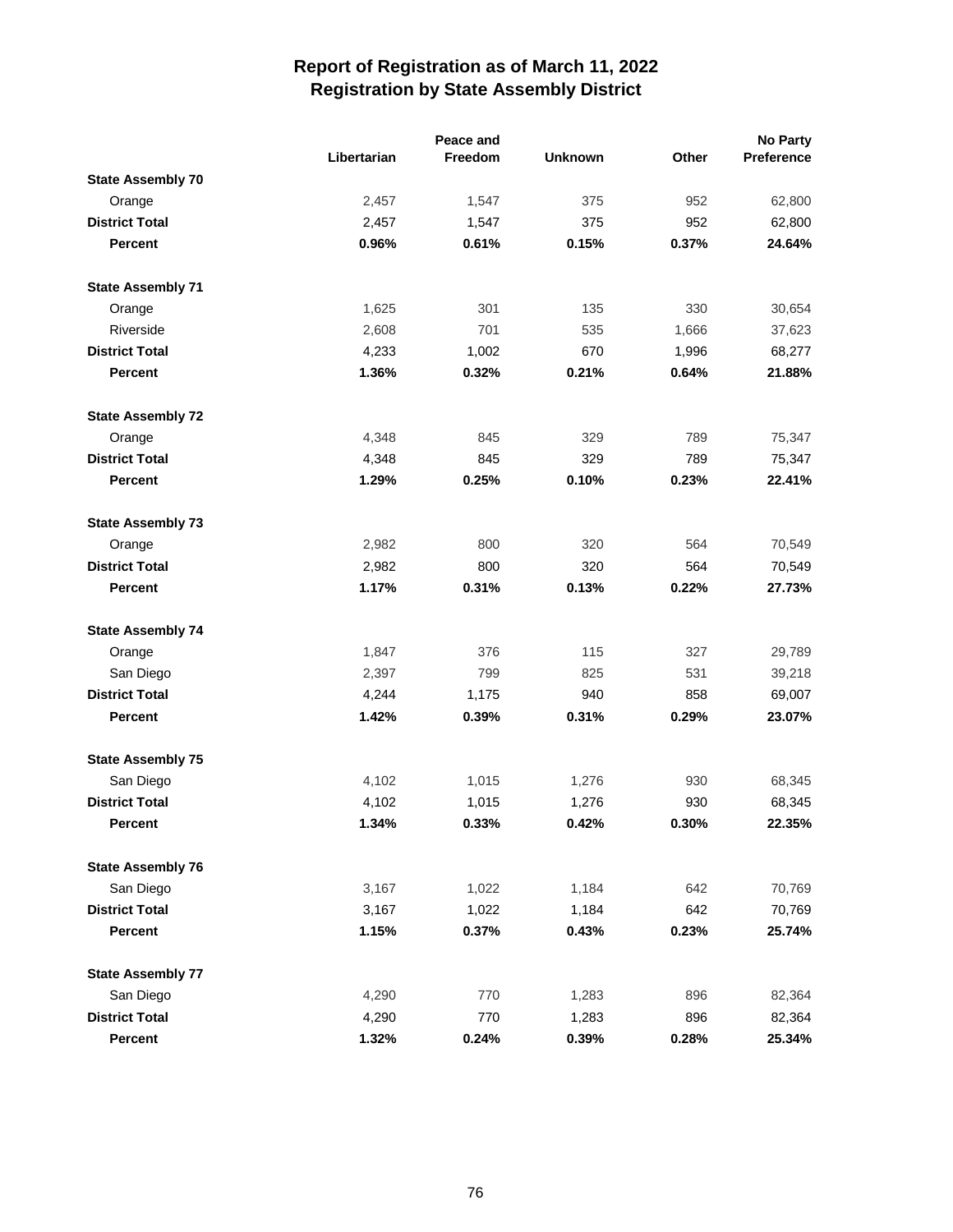|                          | <b>Total</b>      |                   |            |             |        |
|--------------------------|-------------------|-------------------|------------|-------------|--------|
|                          | <b>Registered</b> | <b>Democratic</b> | Republican | Independent | Green  |
| <b>State Assembly 78</b> |                   |                   |            |             |        |
| San Diego                | 313,220           | 147,714           | 68,067     | 11,774      | 1,321  |
| <b>District Total</b>    | 313,220           | 147,714           | 68,067     | 11,774      | 1,321  |
| <b>Percent</b>           |                   | 47.16%            | 21.73%     | 3.76%       | 0.42%  |
| <b>State Assembly 79</b> |                   |                   |            |             |        |
| San Diego                | 270,107           | 125,869           | 55,221     | 10,157      | 1,209  |
| <b>District Total</b>    | 270,107           | 125,869           | 55,221     | 10,157      | 1,209  |
| <b>Percent</b>           |                   | 46.60%            | 20.44%     | 3.76%       | 0.45%  |
| <b>State Assembly 80</b> |                   |                   |            |             |        |
| San Diego                | 294,658           | 138,472           | 59,248     | 9,186       | 1,113  |
| <b>District Total</b>    | 294,658           | 138,472           | 59,248     | 9,186       | 1,113  |
| <b>Percent</b>           |                   | 46.99%            | 20.11%     | 3.12%       | 0.38%  |
| <b>State Total</b>       | 22,038,154        | 10,300,858        | 5,271,605  | 742,581     | 91,636 |
| <b>Percent</b>           |                   | 46.74%            | 23.92%     | 3.37%       | 0.42%  |